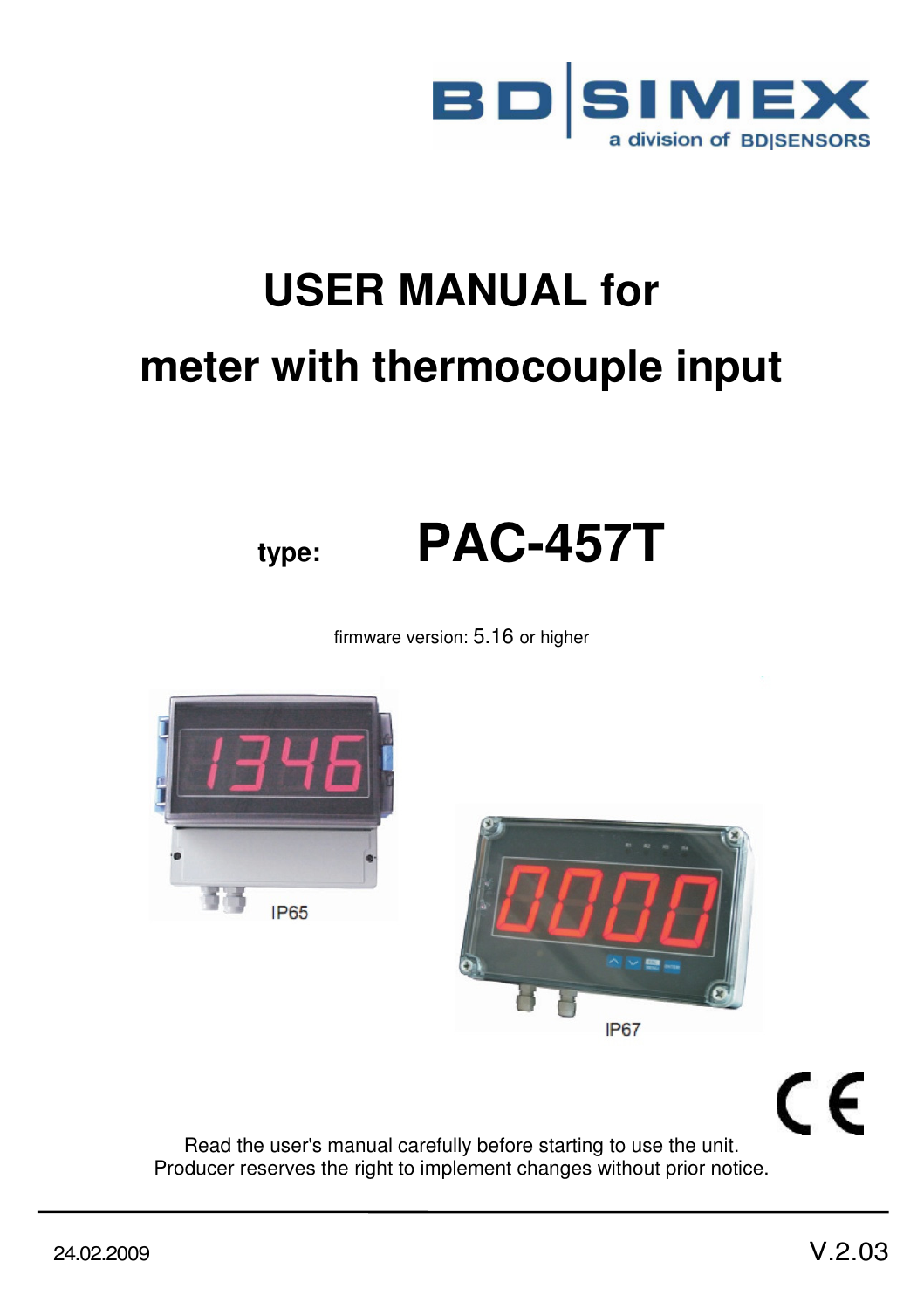# **CONTENTS**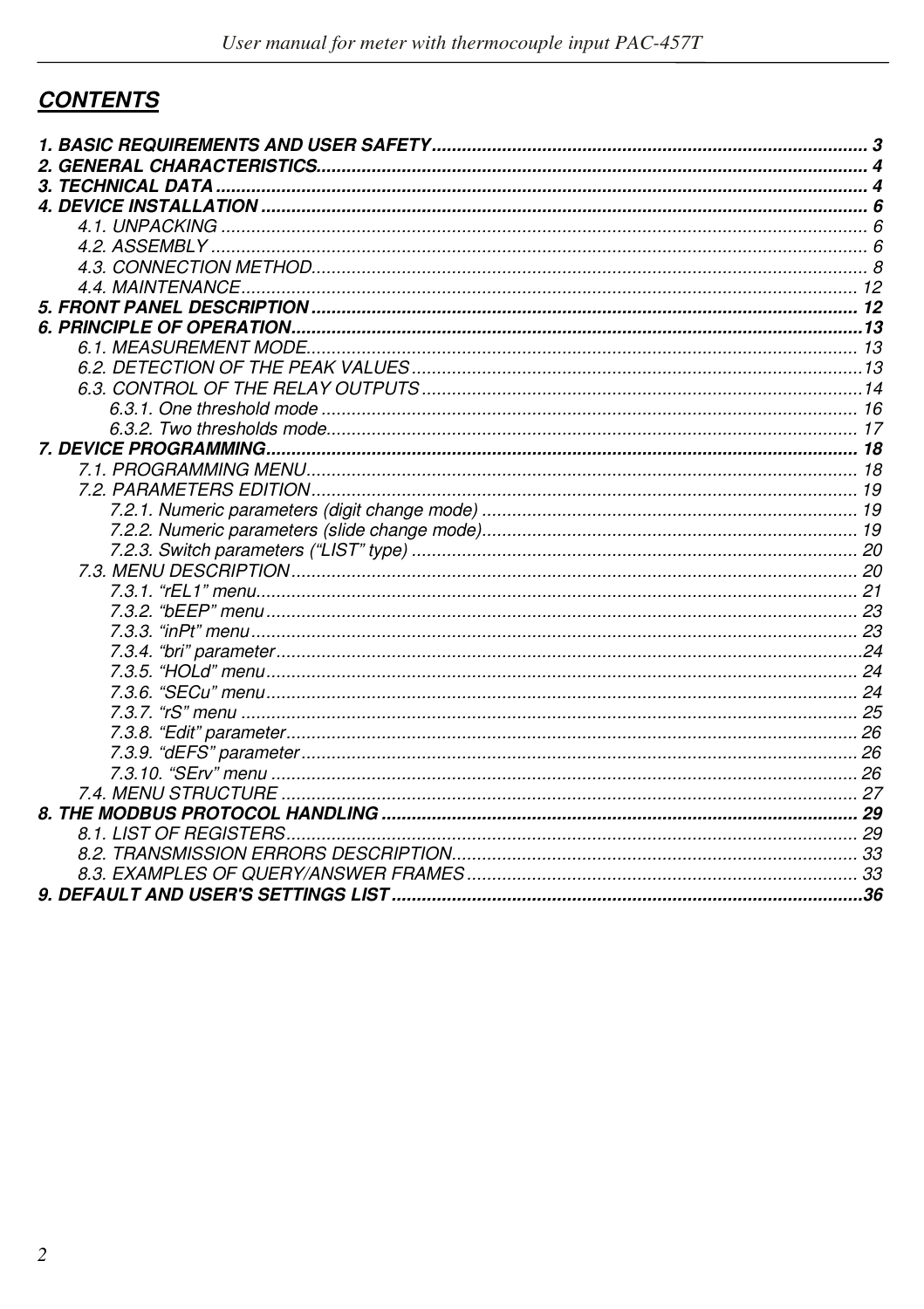#### *Explanation of symbols used in the manual:*



*- This symbol denotes especially important guidelines concerning the installation and operation of the device. Not complying with the guidelines denoted by this symbol may cause an accident, damage or equipment destruction.*

#### *IF THE DEVICE IS NOT USED ACCORDING TO THE MANUAL THE USER IS RESPONSIBLE FOR POSSIBLE DAMAGES.*



*- This symbol denotes especially important characteristics of the unit. Read any information regarding this symbol carefully* 

# *1. BASIC REQUIREMENTS AND USER SAFETY*



- **The manufacturer is not responsible for any damages caused by inappropriate installation, not maintaining the proper technical condition and using the unit against its destination.** 

- Installation should be conducted by qualified personnel. During installation all available safety requirements should be considered. The fitter is responsible for executing the installation according to this manual, local safety and EMC regulations.

- The unit must be properly set-up, according to the application. Incorrect configuration can cause defective operation, which can lead to unit damage or an accident.

- **If in the case of a defect of unit operation there is a risk of a serious threat to the safety of people or property additional, independent systems and solutions to prevent such a threat must be used.** 

- **The unit uses dangerous voltage that can cause a lethal accident. The unit must be switched off and disconnected from the power supply prior to starting installation of troubleshooting (in the case of malfunction).** 

- Neighbouring and mating equipment must meet the requirements of appropriate standards and regulations concerning safety and be equipped with adequate antiovervoltage and anti-interference filters.

- **Do not attempt to disassemble, repair or modify the unit yourself. The unit has no user serviceable parts. Units, in which a defect was stated must be disconnected and submitted for repairs at an authorized service centre.** 



- Do not use the unit in areas threatened with excessive shocks, vibrations, dust, humidity, corrosive gasses and oils.

- Do not use the unit in explosion hazard areas.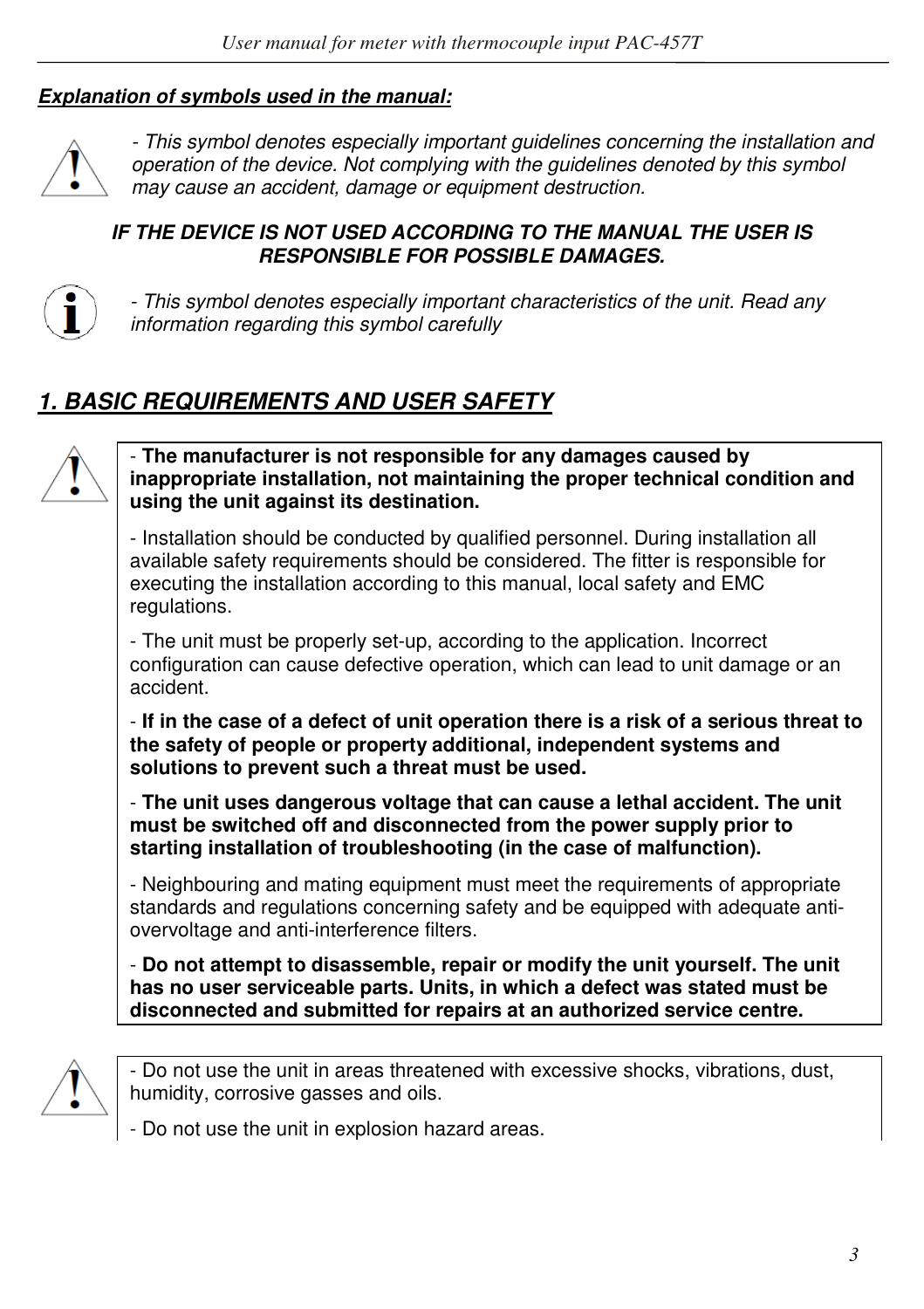

- Do not use the unit in areas with significant temperature variations, exposed to condensation or icing.

- Do not use the unit in areas exposed to direct sunlight.

- Make sure that the ambient temperature (e.g. inside the control box) does not exceed the recommended values. In such cases forced cooling of the unit must be considered (e.g. by using a ventilator).



**The unit is designed for operation in an industrial environment and must not be used in a household environment or similar.** 

# *2. GENERAL CHARACTERISTICS*

The **PAC-457T** meter is equipped with thermocouple input (K, S, J, T, N, R, B, E). The measurement range depends on connected thermocouple type. Measurement is linearised by the polynomial characteristics referred to particular thermocouples and temperature of cold ends is compensated automatically. The device has additional measurement range (-10 ÷ 90 mV) mainly for diagnostics of measurement circuits. Being in this range, unit displays direct voltage connected to its input (without compensation of cold ends). Result is showed on 4-digit LED display. For every thermocouples result is displayed as integer (no decimal point, e.g. 1460) and for mV range with 2 digits after decimal points (with resolution 0.01 mV e.g. -1.23 ).

The device can be equipped with one relay (or OC type) output. Device **PAC-457T** is equipped with RS-485 / Modbus RTU communication interface and sensor supply output. The meter can be ordered in two power supply versions.

The device has 4 buttons being used for main presets programming. To get high protection level, the keyboard is mounted under transparent cover. To allow user to change presets without opening the cover, an IR sensor is mounted. Remote controller keyboard is equivalent to the device keyboard (Note, that remote controller is not a part of the **PAC-457T** set – it is an additional equipment).

Two waterproof, high IP protection ratings, wall mounted types of housing are available (T-type and F-type), predispose the device to work in hard environment conditions.

# *3. TECHNICAL DATA*

Power supply voltage  $(28.1230)$  and  $(3.1230)$  and  $(4.000)$  and  $(5.000)$  component  $(6.000)$  by  $(6.000)$  component  $(7.000)$  by  $(7.000)$  component  $(8.000)$  by  $(19.000)$  by  $(19.000)$  by  $(19.000)$  by  $(19.000)$  by or 19...<u>24</u>...50 V<sub>DC</sub>; 16...<u>24</u>...35 V<sub>AC</sub><br>T - type, max. 2 A External fuse (required) Power consumption max. 11 VA  $\omega$  85 ÷ 260 VAC/DC max. 11 VA @ 16 V  $\div$  35 V<sub>AC</sub> max. 8 W @ 19 V  $\div$  50 V<sub>DC</sub> Measurement input thermocouple type: K, S, J, T, N, R, B, E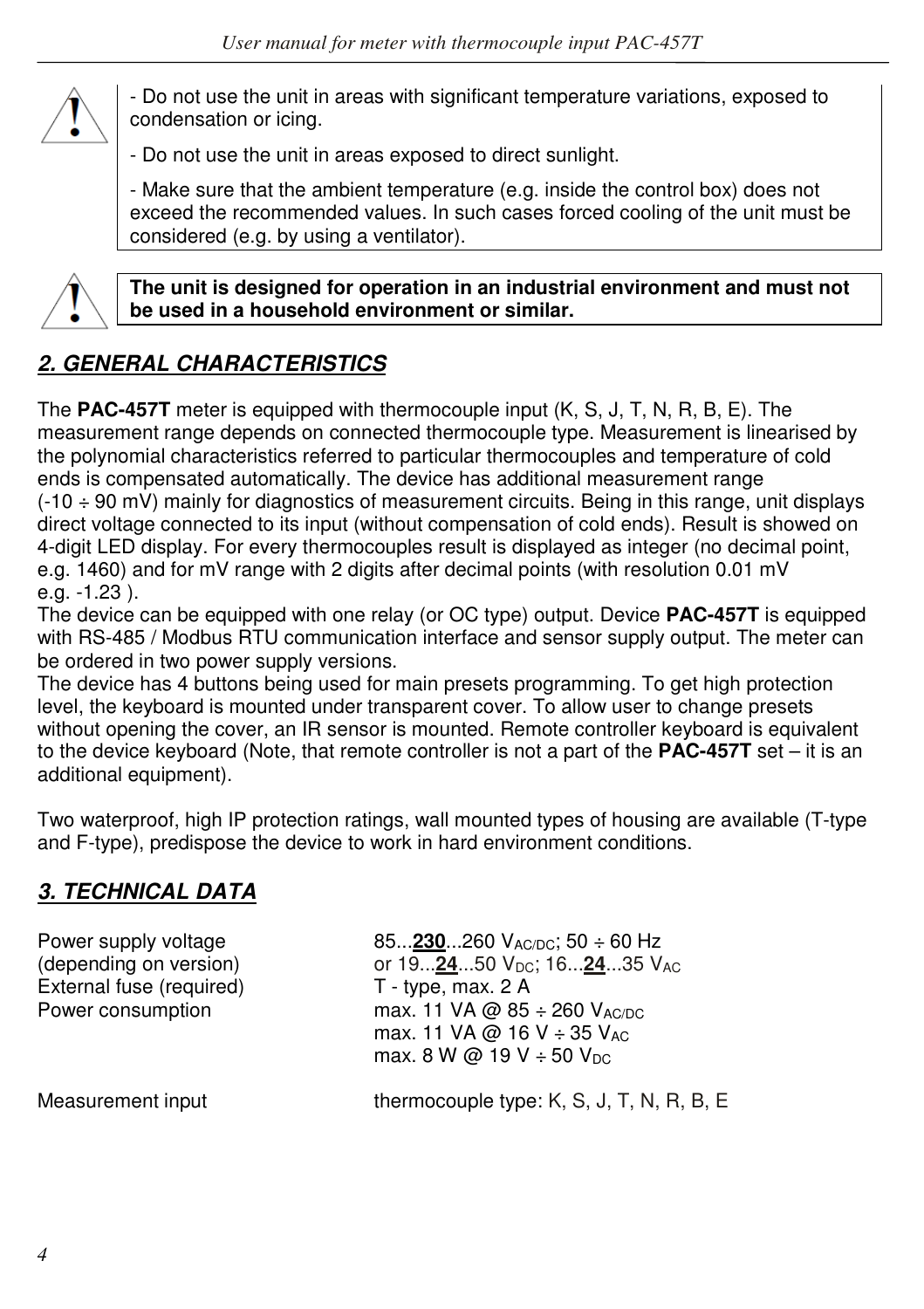| Measurement range                            |                                                            | K: $-200$ °C $\div$ +1370 °C<br>S: $-50$ °C $\div$ +1768 °C<br>J: $-210$ ℃ ÷ +1200 ℃<br>T: -200 ℃ ÷ +400 ℃<br>N: $-200$ °C ÷ +1300 °C<br>R: $-50$ °C $\div$ +1768 °C<br>B: $+250$ °C $\div$ +1820 °C<br>E: -200 ℃ ÷ +1000 ℃ |  |  |
|----------------------------------------------|------------------------------------------------------------|-----------------------------------------------------------------------------------------------------------------------------------------------------------------------------------------------------------------------------|--|--|
|                                              | Measurement accuracy                                       | $\pm$ 0.25 % $\pm$ one digit                                                                                                                                                                                                |  |  |
| compensation                                 | Accuracy of ends temperature                               | ÷1 ℃                                                                                                                                                                                                                        |  |  |
| Outputs                                      |                                                            |                                                                                                                                                                                                                             |  |  |
|                                              | relay:<br>or OC-type:<br>sensor power supply $U_{\odot}$ : | 0 or 1 NO, 1 A/250 $V_{AC}$ (cos $\phi = 1$ )<br>0 or 1, 30 mA / 30 $V_{DC}$ / 100 mW<br>24 V +5 % / max. 100 mA, stabilized                                                                                                |  |  |
|                                              | Communication interface                                    | RS-485, 8N1 and 8N2, Modbus RTU, not separated                                                                                                                                                                              |  |  |
| Baud rate                                    |                                                            | 1200 bit/sec $\div$ 115200 bit/sec                                                                                                                                                                                          |  |  |
| Display                                      |                                                            | LED, 4 digit, 57 mm height, red                                                                                                                                                                                             |  |  |
| Data memory                                  |                                                            | non-volatile memory, EEPROM type                                                                                                                                                                                            |  |  |
| Protection level                             |                                                            | F-type casing: IP 65<br>T-type casing: IP 67                                                                                                                                                                                |  |  |
| Housing type<br>Housing material             |                                                            | Wall mounted, T-type or F-type<br>$ABS + fiberglass$                                                                                                                                                                        |  |  |
| Housing dimensions                           |                                                            | F-type casing: $213 \times 185 \times 118.2$ mm<br>T-type casing: 230 x 140 x 96.5 mm                                                                                                                                       |  |  |
| Operating temperature<br>Storage temperature |                                                            | 0 °C to +50 °C<br>-10 ℃ to +70 ℃                                                                                                                                                                                            |  |  |
| Humidity<br>Altitude                         |                                                            | 5 to 90 % no condensation<br>up to 2000 meters above sea level                                                                                                                                                              |  |  |
|                                              | Screws tightening max. torque                              | $0.5$ Nm                                                                                                                                                                                                                    |  |  |
| Max. connection leads diameter               |                                                            | 2.5 mm <sup>2</sup>                                                                                                                                                                                                         |  |  |
| Safety requirements                          |                                                            | according to: PN-EN 61010-1<br>installation category: II<br>pollution degree: 2<br>voltage in relation to ground: 300 VAC                                                                                                   |  |  |
|                                              |                                                            | insulation resistance: > 20 MΩ<br>insulation strength between power supply and<br>input/output terminal: 1min. @ 2300 V<br>insulation strength between relays terminal:<br>1min. @ 1350 V                                   |  |  |
| EMC                                          |                                                            | according to: PN-EN 61326-1                                                                                                                                                                                                 |  |  |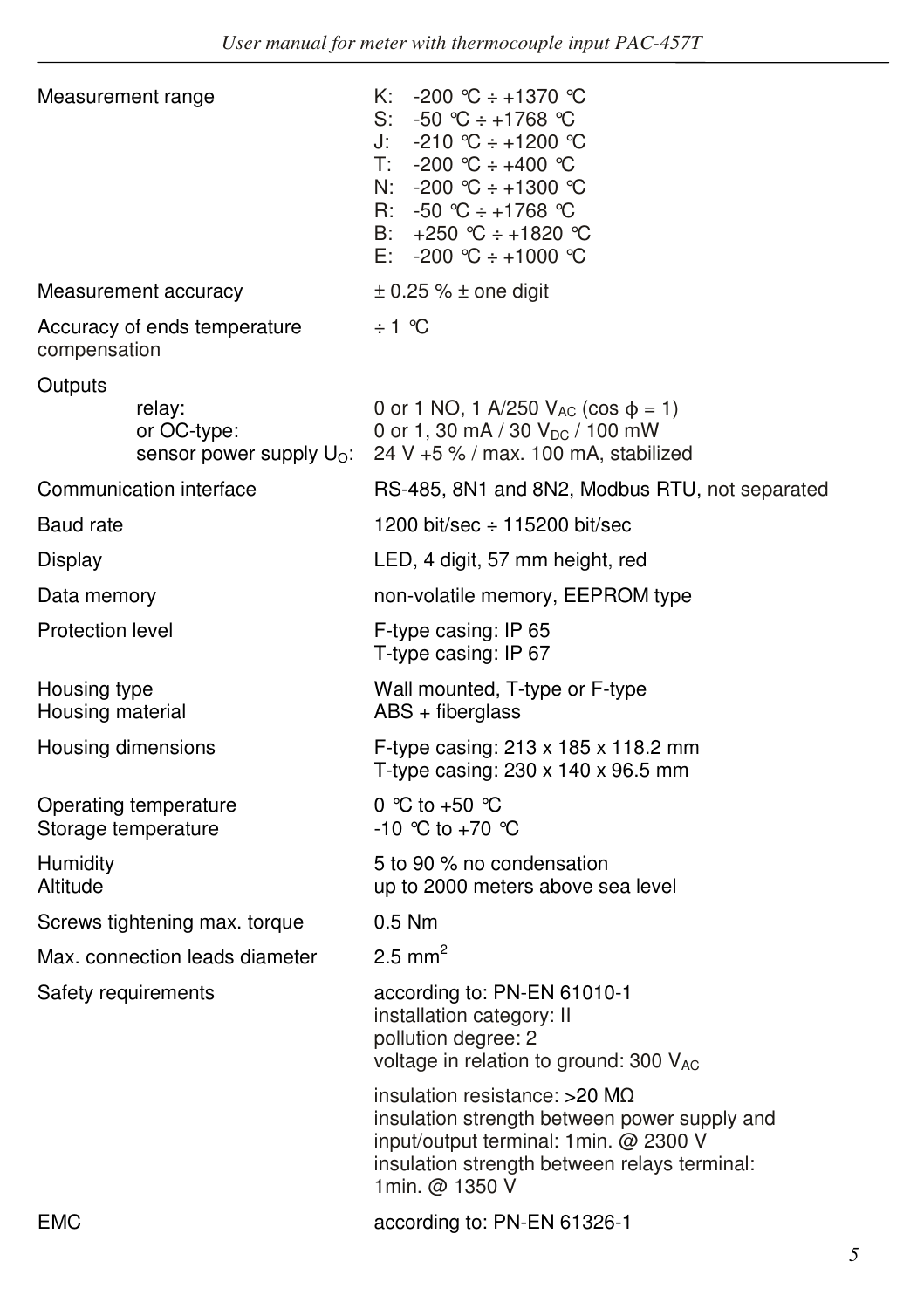

**This is a class A unit. In housing or a similar area it can cause radio frequency interference. In such cases the user can be requested to use appropriate preventive measures.** 

# *4. DEVICE INSTALLATION*

The unit has been designed and manufactured in a way assuring a high level of user safety and resistance to interference occurring in a typical industrial environment. In order to take full advantage of these characteristics installation of the unit must be conducted correctly and according to the local regulations.



- Read the basic safety requirements on page 3 prior to starting the installation.

- Ensure that the power supply network voltage corresponds to the nominal voltage stated on the unit's identification label.

- The load must correspond to the requirements listed in the technical data.

- All installation works must be conducted with a disconnected power supply.

- Protecting the power supply clamps against unauthorized persons must be taken into consideration.

# *4.1. UNPACKING*

After removing the unit from the protective packaging, check for transportation damage. Any transportation damage must be immediately reported to the carrier. Also, write down the unit serial number on the housing and report the damage to the manufacturer.

Attached with the unit please find:

- user's manual,
- warranty,

# *4.2. ASSEMBLY*



- Disconnect the power supply prior to starting assembly.

- Check the correctness of the performed connections prior to switching the unit on.



To install device on the wall, a pinholes should be made. Figure 4.1 presents dimensions of the device and distances between holes. The back side of the device has four mounting holes. This part of the case should be mounted to a wall by screws.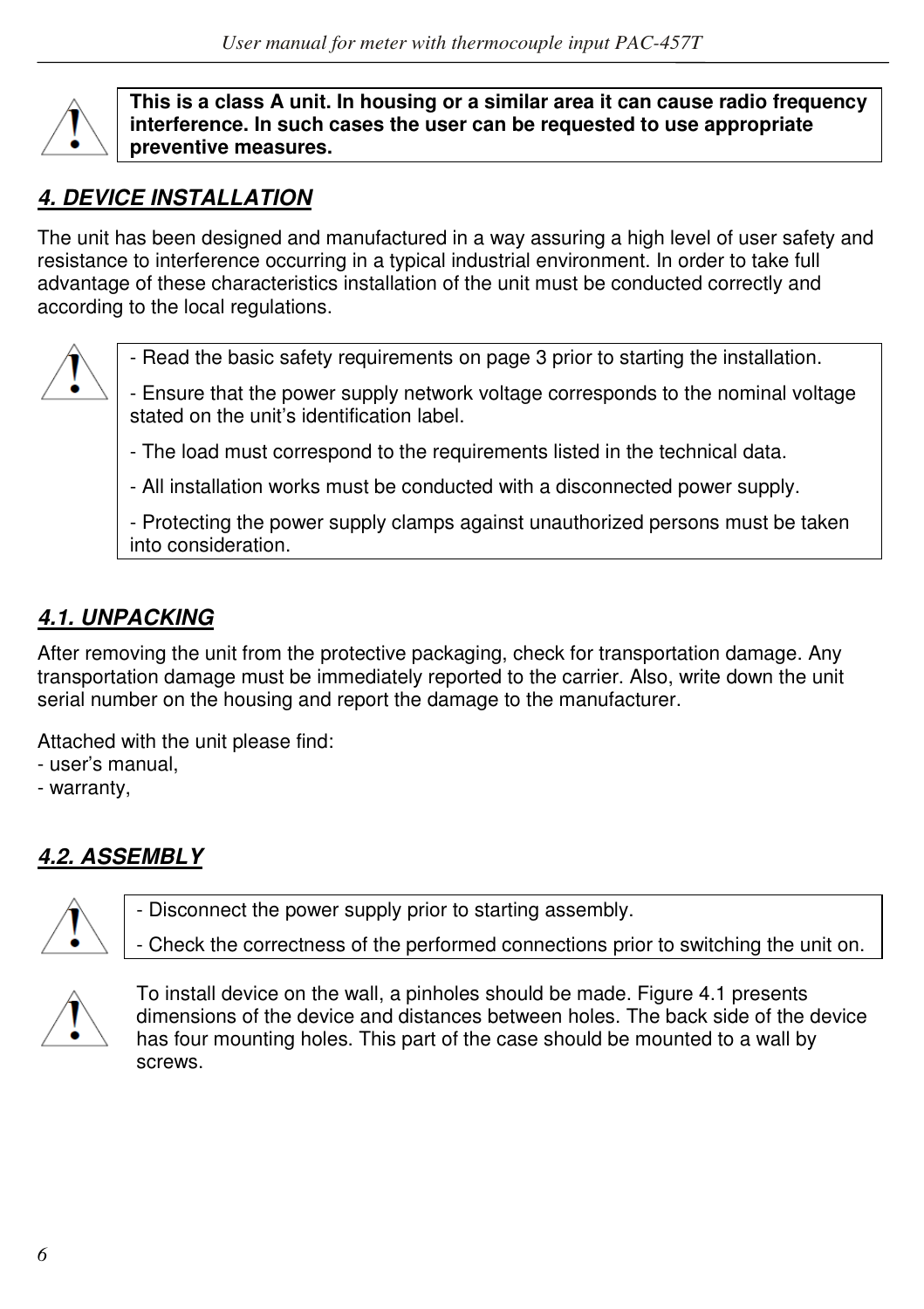

*Figure 4.1. Device and assembly dimensions of F-type case* 



*Figure 4.2. Device and assembly dimensions of T-type case*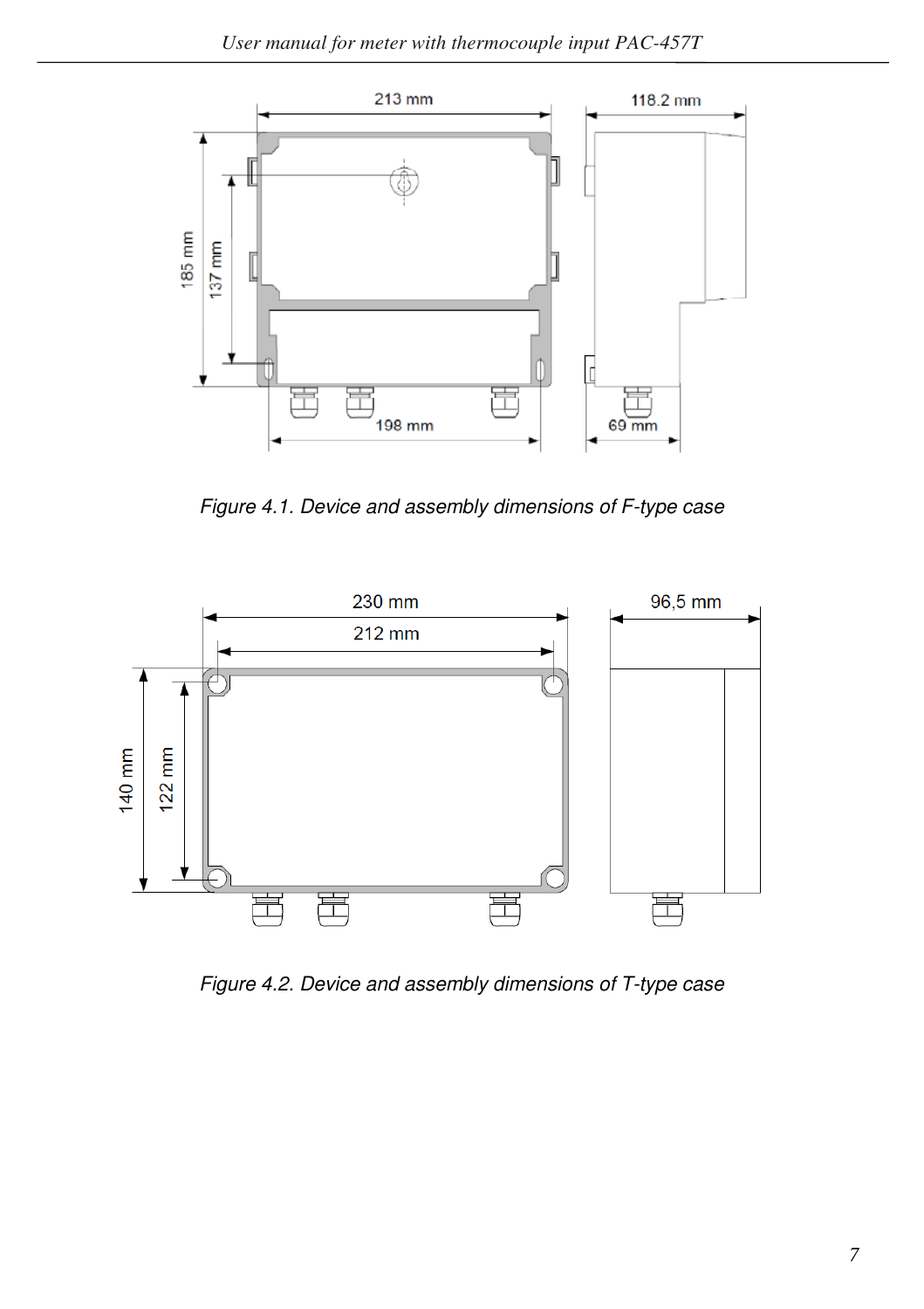# *4.3. CONNECTION METHOD*

#### *Caution*



- Installation should be conducted by qualified personnel. During installation all available safety requirements should be considered. The fitter is responsible for executing the installation according to this manual, local safety and EMC regulations.

- The unit is not equipped with an internal fuse or power supply circuit breaker. Because of this an external time-delay cut-out fuse with minimal possible nominal current value must be used (recommended bipolar, max. 2 A) and a power supply circuit-breaker located near the unit. In the case of using a monopolar fuse it must be mounted on the phase cable (L).

- The power supply network cable diameter must be selected in such a way that in the case of a short circuit of the cable from the side of the unit the cable shall be protected against destruction with an electrical installation fuse.

- Wiring must meet appropriate standards and local regulations and laws.

- In order to secure against accidental short circuit the connection cables must be terminated with appropriate insulated cable tips.

- Tighten the clamping screws. The recommended tightening torque is 0.5 Nm. Loose screws can cause fire or defective operation. Over tightening can lead to damaging the connections inside the units and breaking the thread.

- In the case of the unit being fitted with separable clamps they should be inserted into appropriate connectors in the unit, even if they are not used for any connections.

#### **- Unused clamps (marked as n.c.) must not be used for connecting any connecting cables (e.g. as bridges), because this can cause damage to the equipment or electric shock.**

If the unit is equipped with housing, covers and sealing packing, protecting against water intrusion, pay special attention to their correct tightening or clamping. In the case of any doubt consider using additional preventive measures (covers, roofing, seals, etc.). Carelessly executed assembly can increase the risk of electric shock.

- After the installation is completed do not touch the unit's connections when it is switched on, because it carries the risk of electrical shock.

#### **Due to possible significant interference in industrial installations appropriate measures assuring correct operation of the unit must be applied. To avoid the unit of improper indications keep recommendations listed below.**

- Avoid common (parallel) leading of signal cables and transmission cables together with power supply cables and cables controlling induction loads (e.g. contactors). Such cables should cross at a right angle.
- Contactor coils and induction loads should be equipped with anti-interference protection systems, e.g. RC-type.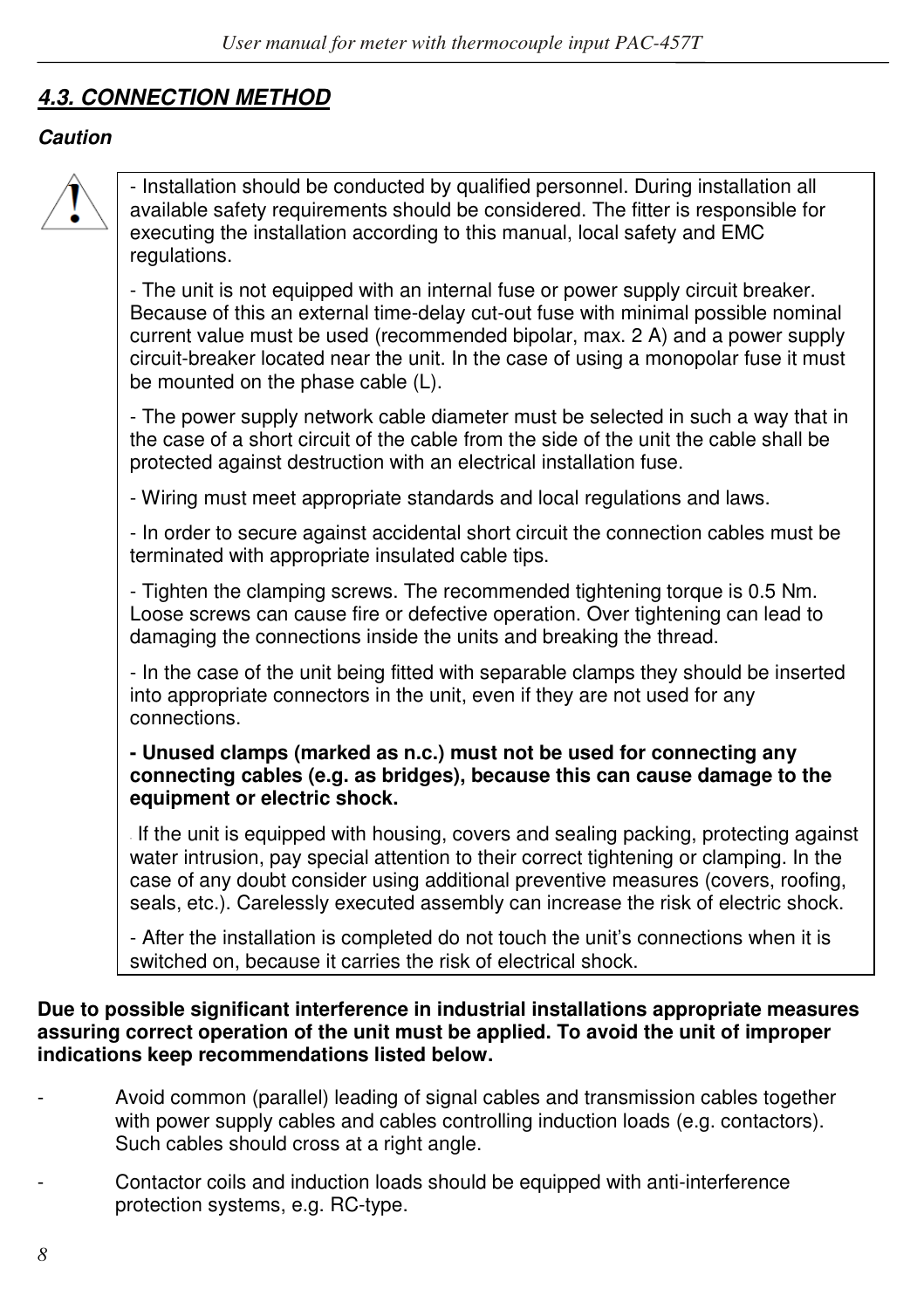- Use of screened signal cables is recommended. Signal cable screens should be connected to the earthing only at one of the ends of the screened cable.
- In the case of magnetically induced interference the use of twisted couples of signal cables (so-called "spirals") is recommended. The spiral (best if shielded) must be used with RS-485 serial transmission connections.
- In the case of interference from the power supply side the use of appropriate antiinterference filters is recommended. Bear in mind that the connection between the filter and the unit should be as short as possible and the metal housing of the filter must be connected to the earthing with largest possible surface. The cables connected to the filter output must not run in parallel with cables with interference (e.g. circuits controlling relays or contactors).

Connections of power supply voltage and measurement signals are executed using the screw connections on the back of the unit's housing.



*Figure 4.3. Method of cable insulation replacing and cable terminals* 



*Figure 4.4. Terminals description (relay outputs)*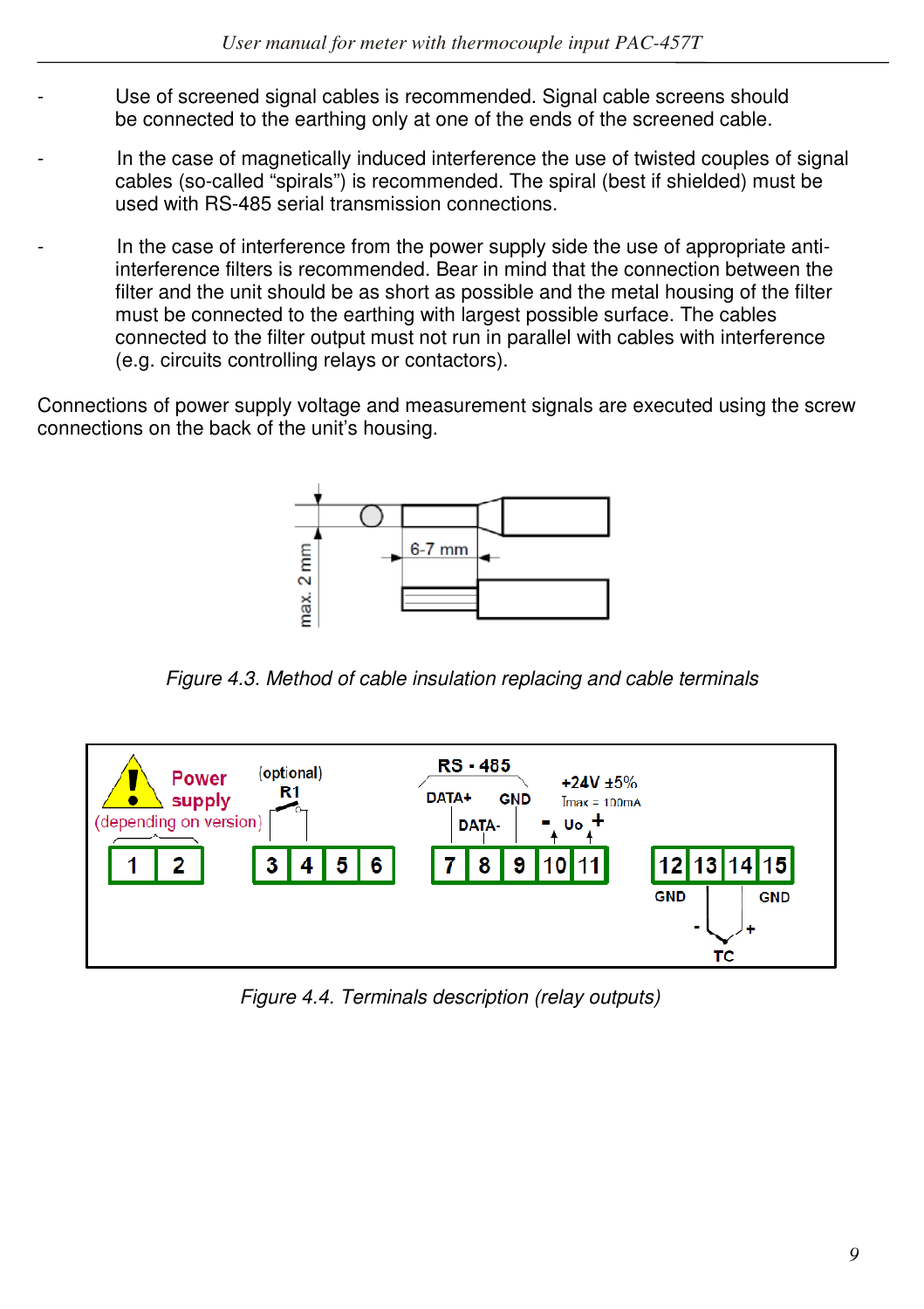

*Figure 4.5. Terminals description (OC-type outputs)*

## **All connections must be made while power supply is disconnected!**



*Figure 4.6. Connection of power supply and relays* 



**Contacts of relay outputs are not equipped with spark suppressors. While use the relay outputs for switching of inductive loads (coils, contactors, power relays, electromagnets, motors etc.) it is required to use additional**  suppression circuit (typically capacitor 47 nF/min. 250 V<sub>AC</sub> in series with **100R/5 W resistor), connected in parallel to relay terminals or (better) directly on the load. In consequence of using the suppression circuit, the level of generated electromagnetic disturbances is lower, and the life of relay contacts rises.**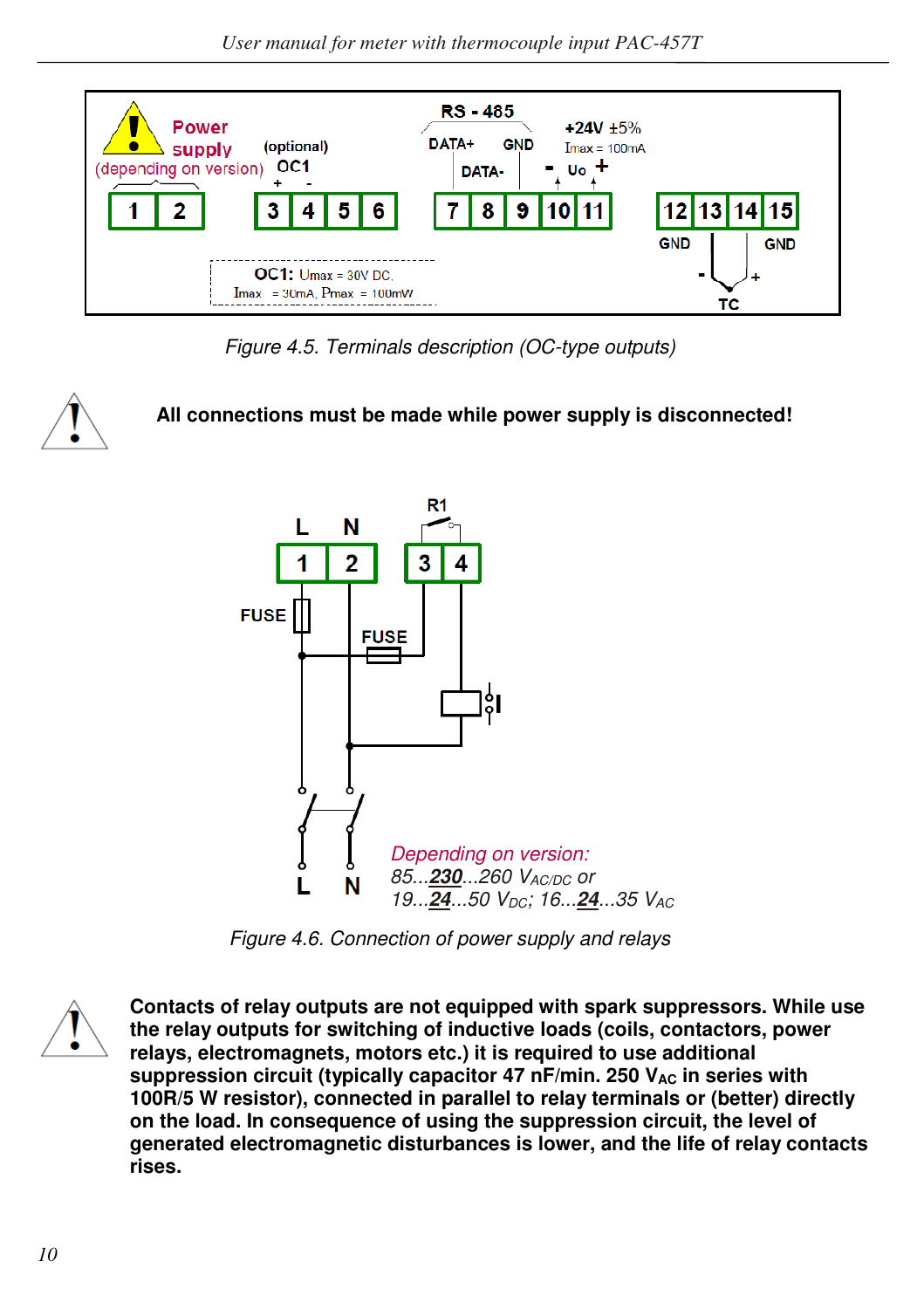

*Figure 4.7. Examples of suppression circuit connection: a) to relay terminals; b) to the inductive load*



*Figure 4.8. Example of OC-type outputs connection*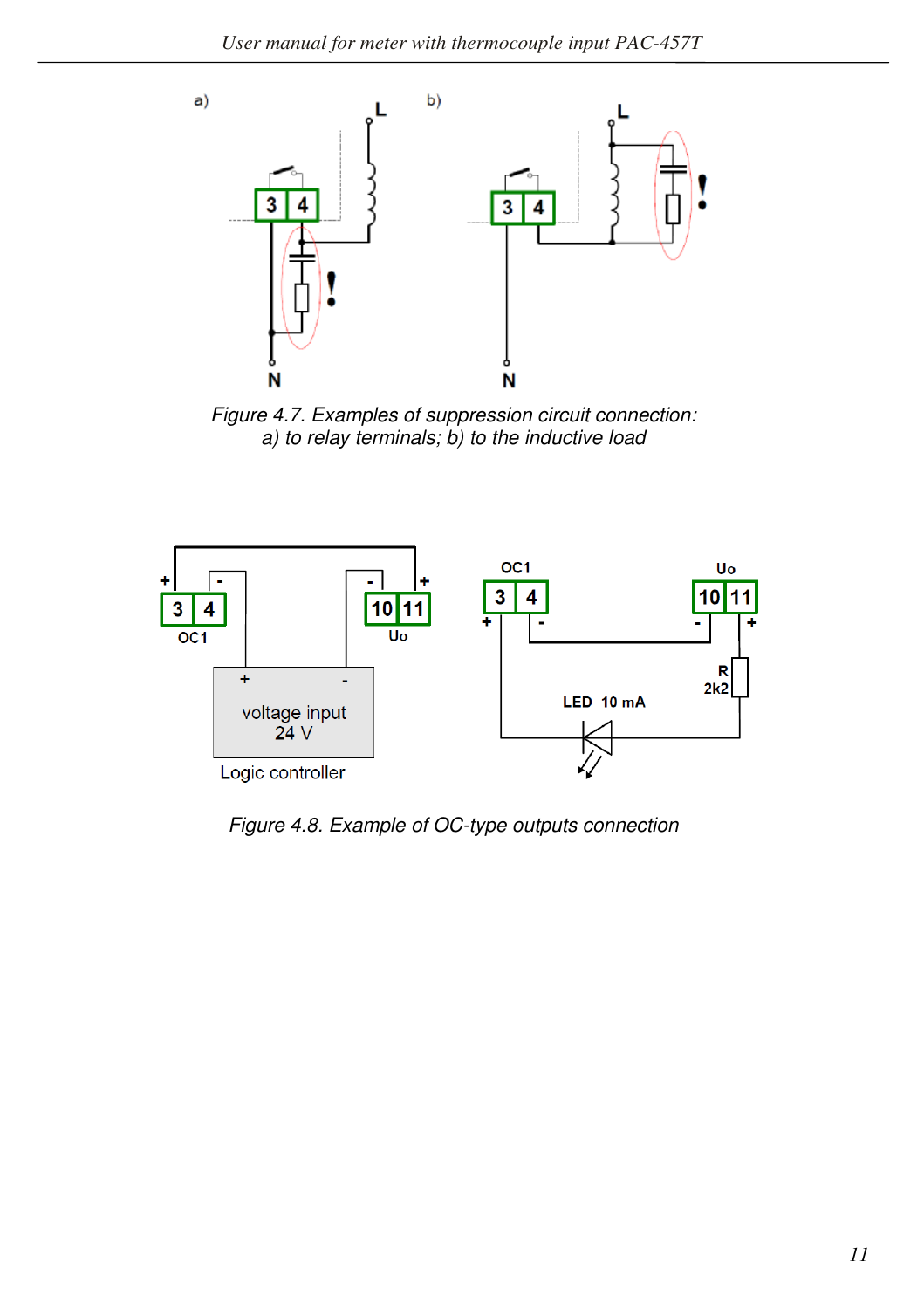# *4.4. MAINTENANCE*

The unit does not have any internal replaceable or adjustable components available to the user. Pay attention to the ambient temperature in the room where the unit is operating. Excessively high temperatures cause faster ageing of the internal components and shorten the fault-free time of unit operation.

In cases where the unit gets dirty do not clean with solvents. For cleaning use warm water with small amount of detergent or in the case of more significant contamination ethyl or isopropyl alcohol.



Using any other agents can cause permanent damage to the housing.



Product marked with this symbol should not be placed in municipal waste. Please check local regulations for disposal and electronic products.

# *5. FRONT PANEL DESCRIPTION*



### *Symbols and functions of push-buttons:*

| ___   |  |
|-------|--|
| _____ |  |

**ENTER** 

Symbol used in the manual: **[ESC/MENU]** Functions:

- Enter to main menu (press and hold by at least 2 sec.)
- Exit the current level and Enter to previous menu (or measure mode)
- Cancel the changes made in parameter being edited

| Symbol used in the manual: [ENTER] |
|------------------------------------|
| Functionar                         |

Functions:

- Start to edit the parameter
- Enter to the sub-menu
- Confirmation of changes made in parameter being edited



Symbol used in the manual: **[^] [v]** 

Functions:

- Change of the present menu,
- Modification of the parameter value,
- Change of the display mode.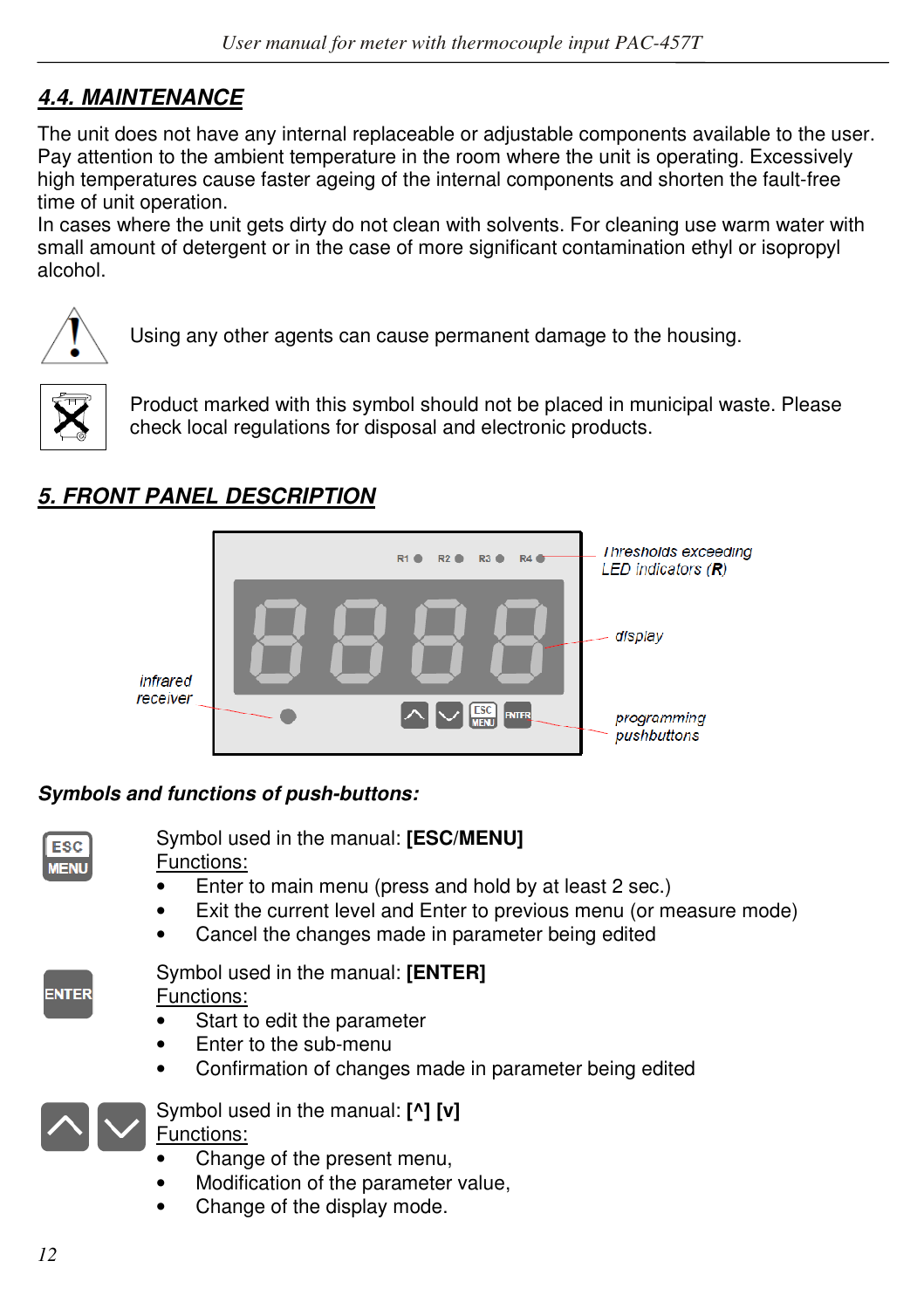# *6. PRINCIPLE OF OPERATION*

After turning the power supply on, device ID and software version are showed on the display, next the controller goes to the measurement mode.

## *6.1. MEASUREMENT MODE*

In the measure mode the measurement results, are displayed on the display. If the result of measurement exceeds the **permissible measurement range**, warning **"-Hi-"** or **"-Lo-"** is displayed rather than calculated result, depends on exceeded value.

In the measurement mode user can check main thresholds values. After pressing **[^]** or **[v]**  button, name of the threshold (e.g. **"rEL1"**) and his value will be displayed on the display in alternating mode. If **[^]** or **[v]** will be pressed in 5 sec again, the next threshold will be displayed, else the device comes back to the measurement mode. If a *free access* is enabled (see description of *"SECu" menu*), user can change the value of particular threshold pressing button **[ENTER]** (see: *PARAMETERS EDITION*).

All accessible parameters can be changed by entering the menu (see: *DEVICE*  **PROGRAMMING**). Use the local keyboard or the remote controller to do it. (Note: all parameters can be remote changed via RS-485 interface).



Configuration of the device (via menu or RS-485 interface) **do not stops measures.**

# *6.2. DETECTION OF THE PEAK VALUES*

The **PAC-457T** controller is equipped with peaks detection function. It can detect a peaks of the input signal and display their values. Presets connected with this function are placed in **"HOLd"**  menu (see description of *"HOLd" menu*). The detection of the peak can be done if the measured signal raises and drops of value at least equal to parameter **"PEA"**. Detected peaks are displayed during the time defined by parameter **"timE"**. If a new peak will be detected while one is displayed, this new peak will be displayed and display time counter will be cleared (Figure 6.1). If no peaks are detected while time **"timE"** elapses**,** device starts to show the current value of input signal again.

The relays/LEDs can be controlled depend on the current value of input signal or the peak value (see *"HOLd" menu*).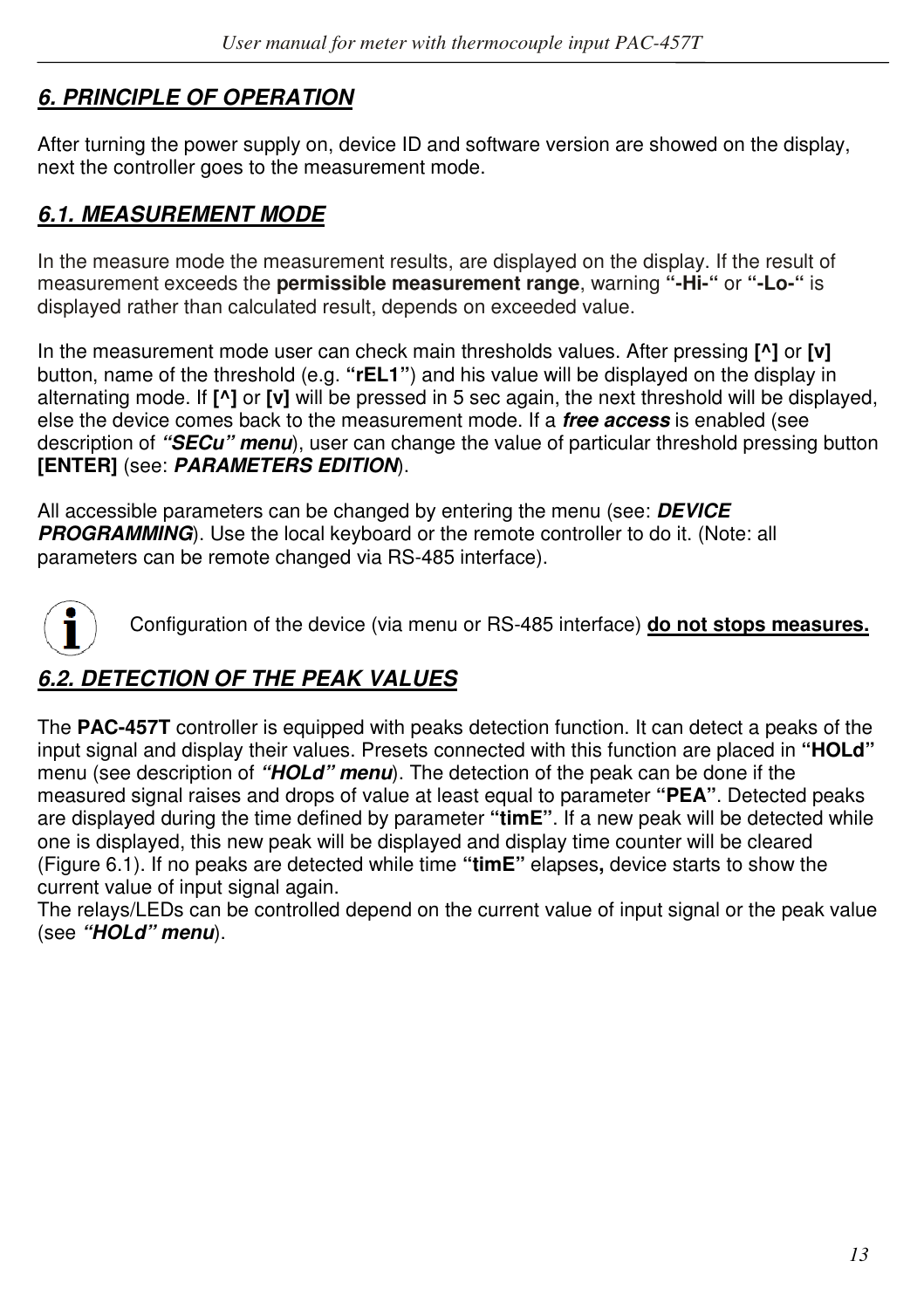measure



*Figure 6.1. Process of peaks detection* 

# *6.3. CONTROL OF THE RELAY OUTPUTS*

The control of the object (measured signal) is realized via relay outputs. Front panel LEDs named "**R**" indicates the state of particular relay output.



If device is not equipped with one or more relay outputs, menus refer to this relays are available, but apply to LED indicators only. In such case LEDs indicates exceeding of particular thresholds.

Modes of the control can be changed depend on the values of parameters **"SEtP"**, **"SEt2", "HYSt"**, **"modE"**, **"t on"**, **"toFF"**, **"unit"** and **"AL".** Depend on **"modE"** parameter, relays can be not used or controlled over one or two thresholds values.

If one threshold is used (Figure 6.2) the relay can be turned on (**"modE"** = **"on"**) or off (**"modE"** = **"oFF"**) when the input signal value is contained in *zone A.* If two thresholds are used (Figure 6.3) the relay will be turned on when value of input signal is contained in *zone A*  ("**modE"** = "in") or *zone B* ("modE" = "out") and turned off if the signal is contained in the second one.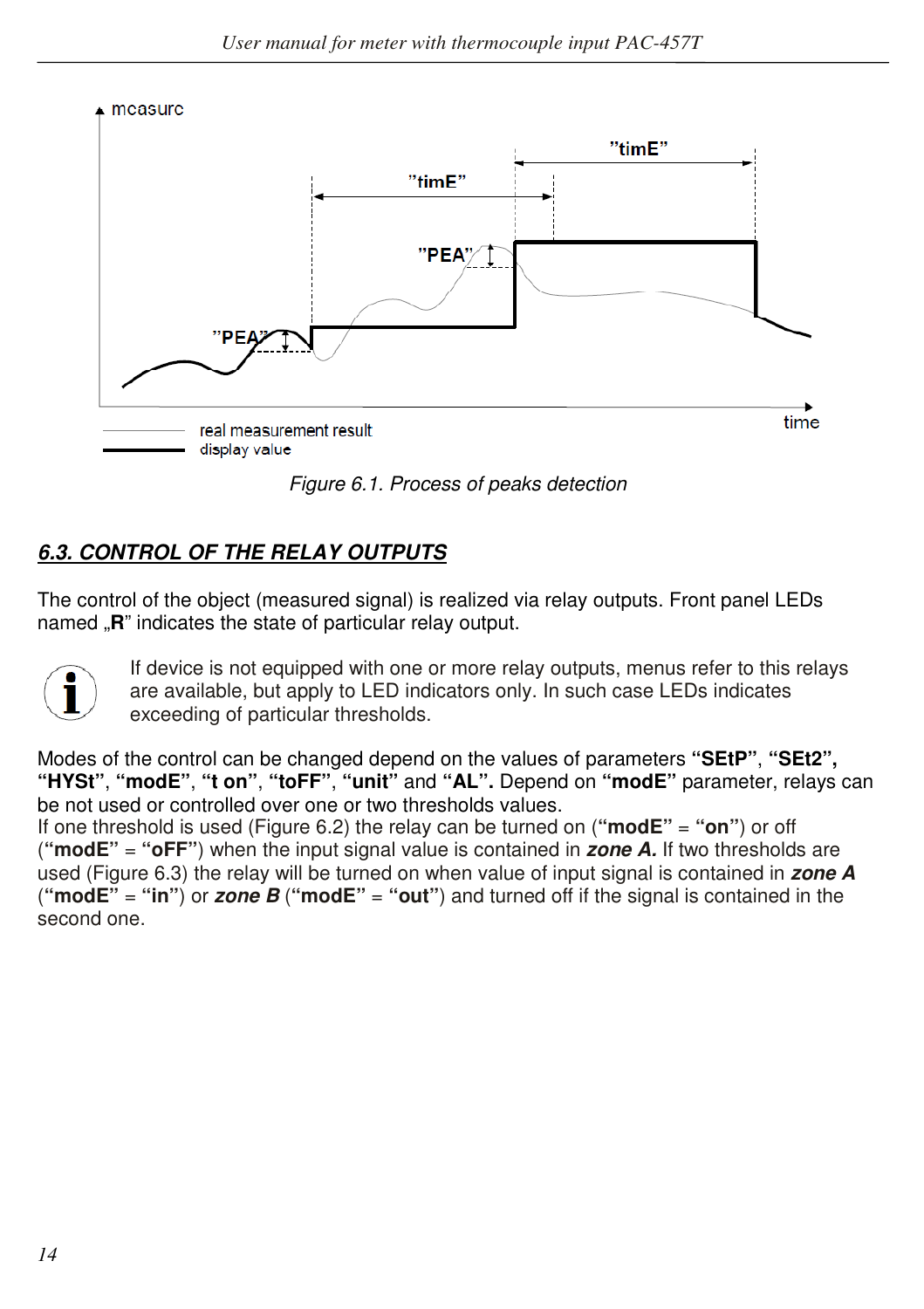

*Figure 6.2. One threshold control of the relay/LED outputs* 



*Figure 6.3. Two thresholds control of the relay/LED outputs* 



The relay outputs and LEDs (named **R**) can be controlled depend on both - the current value and the peak value (when peak detection is active) of the input signal.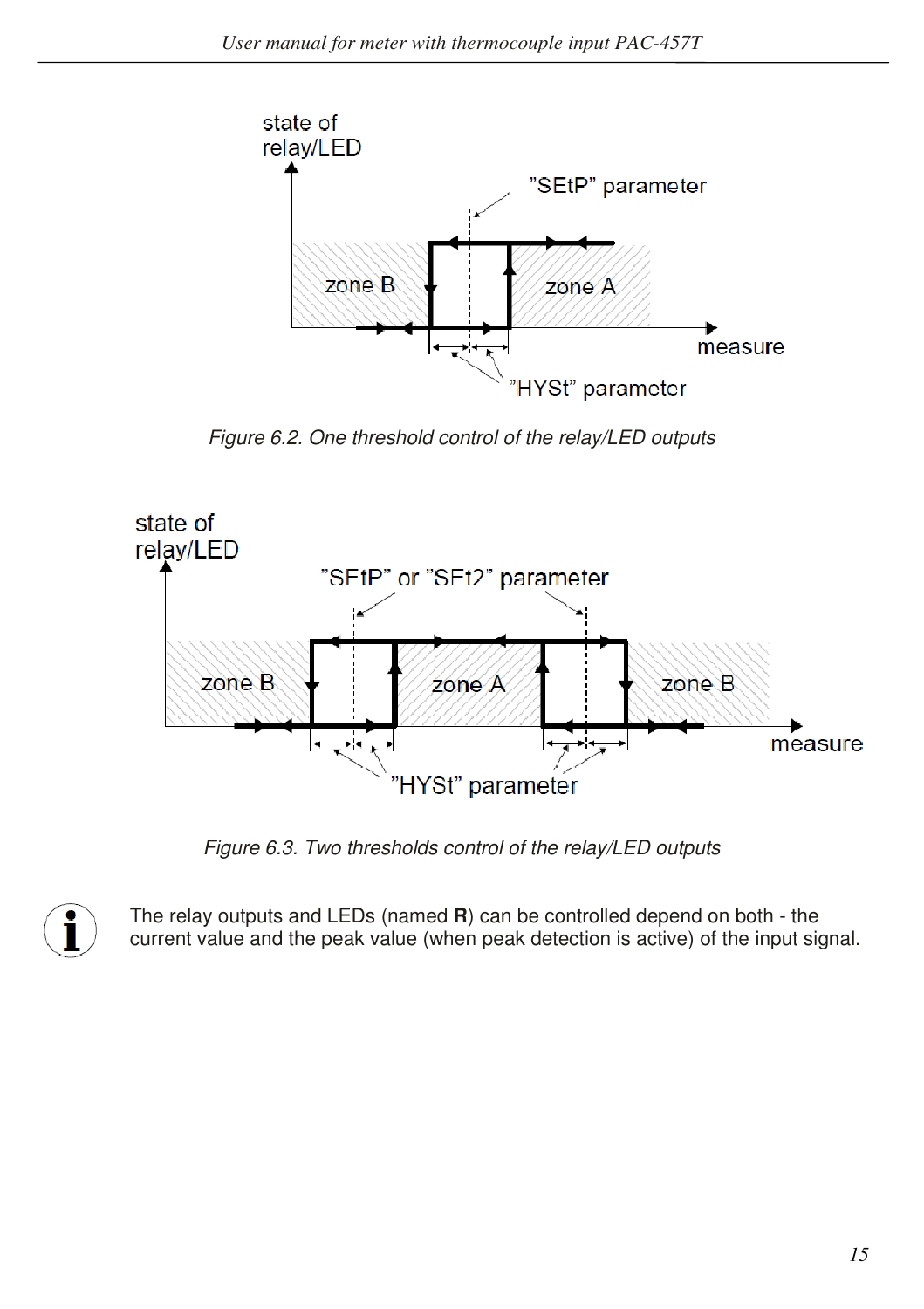## *6.3.1. One threshold mode*

Figure 6.4 presents the principle of relay outputs operation for one threshold mode, and an example values of other parameters.



*Figure 6.4. Principle of LED/relay output operation for one threshold mode*

Parameter **"SEtP"** sets a **threshold** of the relay, and parameter **"HYSt"** sets a **hysteresis** of the relay (Figure 6.4 a). The relay can change his state **only** when input value exceeds (over or under) **border value** and  $t_A$ ,  $t_B$ ,  $t_C$ ,  $t_D$  times (Figure 6.4) are bigger than the time defined by parameters **"t on"**, **"toFF"** and **"unit"**. *Border values* means values equal *threshold+hysteresis* and *threshold-hysteresis* respectively.

If **"t on"** and **"toFF"** parameters are set to "0", then the relay state will be changed **as soon** as input value exceeds any of the *border values* (see points A and C, Figure 6.4 a, b, c).

If values of **"t on"** or/and **"toFF"** are positive, then relay state will be turned on if the input value exceeds the **border values** and stay bigger (or lower) during at least "**t on**" (see points B<sub>ON</sub>, DON, Figure 6.4 a, d, e). Similarly, the relay will be turned off if time **"toFF"** elapse since the input signal value exceeds any of the **border values** (see points B<sub>OFF</sub>, D<sub>OFF</sub>, Figure 6.4 a, d, e).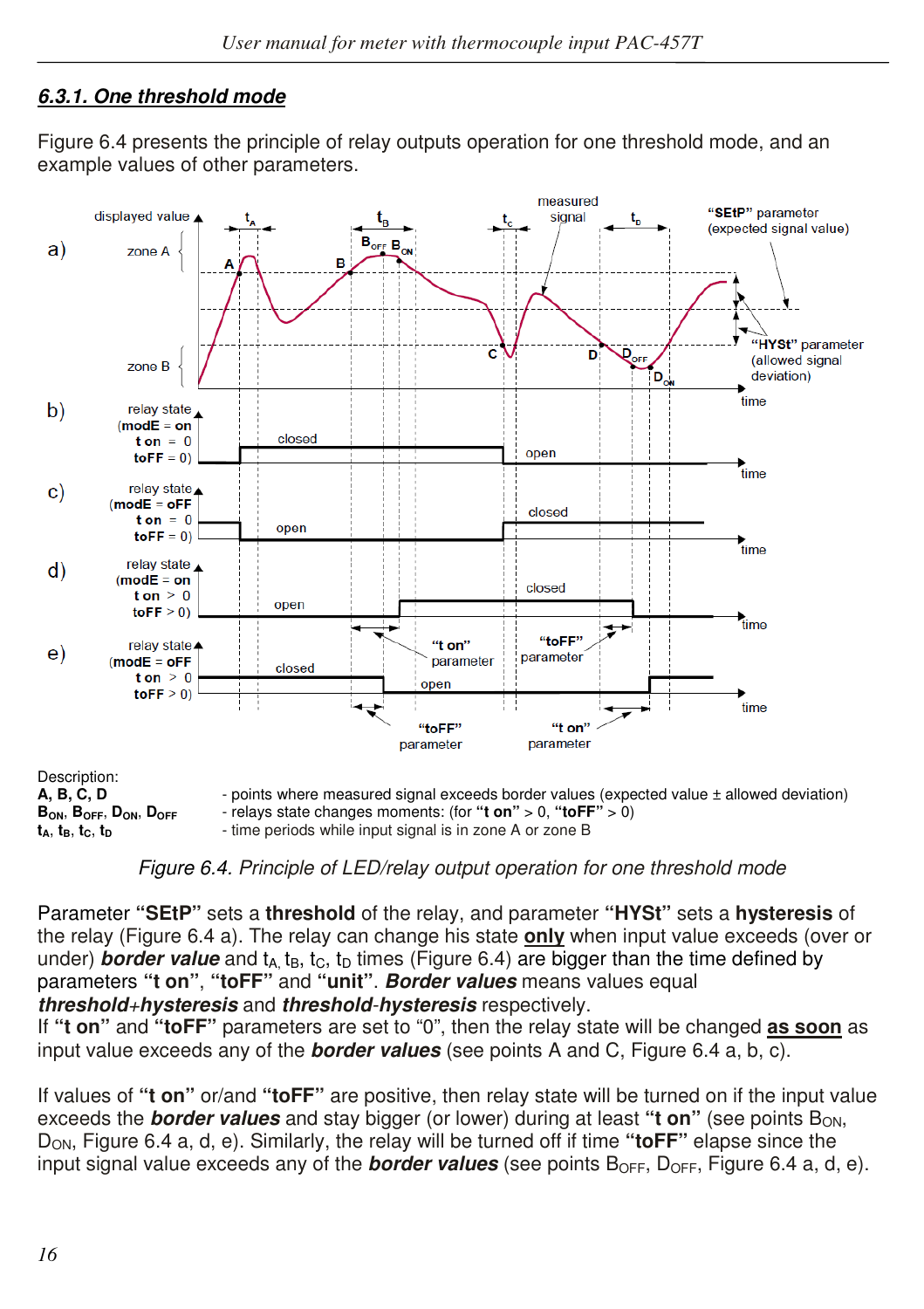If t<sub>A</sub>, t<sub>B</sub>, t<sub>C</sub> or t<sub>D</sub> (when input signal stay in *zone A* or *zone B*) are lower than parameters "**t on**" or **"toFF"**, the relay will not change his state (see points A and C, Figure 6.4 a, d, e). The state of relay output while the input value exceeds the *border values* (points A, B, C, D) is described by parameter **"modE".** The relay can be turned on (**"modE"** = **"on"**), or turned off (**"modE"** = **"oFF"**) when input signal value is contained in *zone A* (Figure 6.4 a). The parameter **"AL"** allow user to set the relay output behaviour in critical situations (e.g. Input values exceeds *permissible measurement range*)*.* User can select that the relays will be turned on, turned off, or not changed in critical situations.

All parameters connected with relay outputs are described in paragraph *"rEL1" menu.*



### *6.3.2. Two thresholds mode*

*Figure 6.5. Principle of LED/relay output operation for two thresholds mode*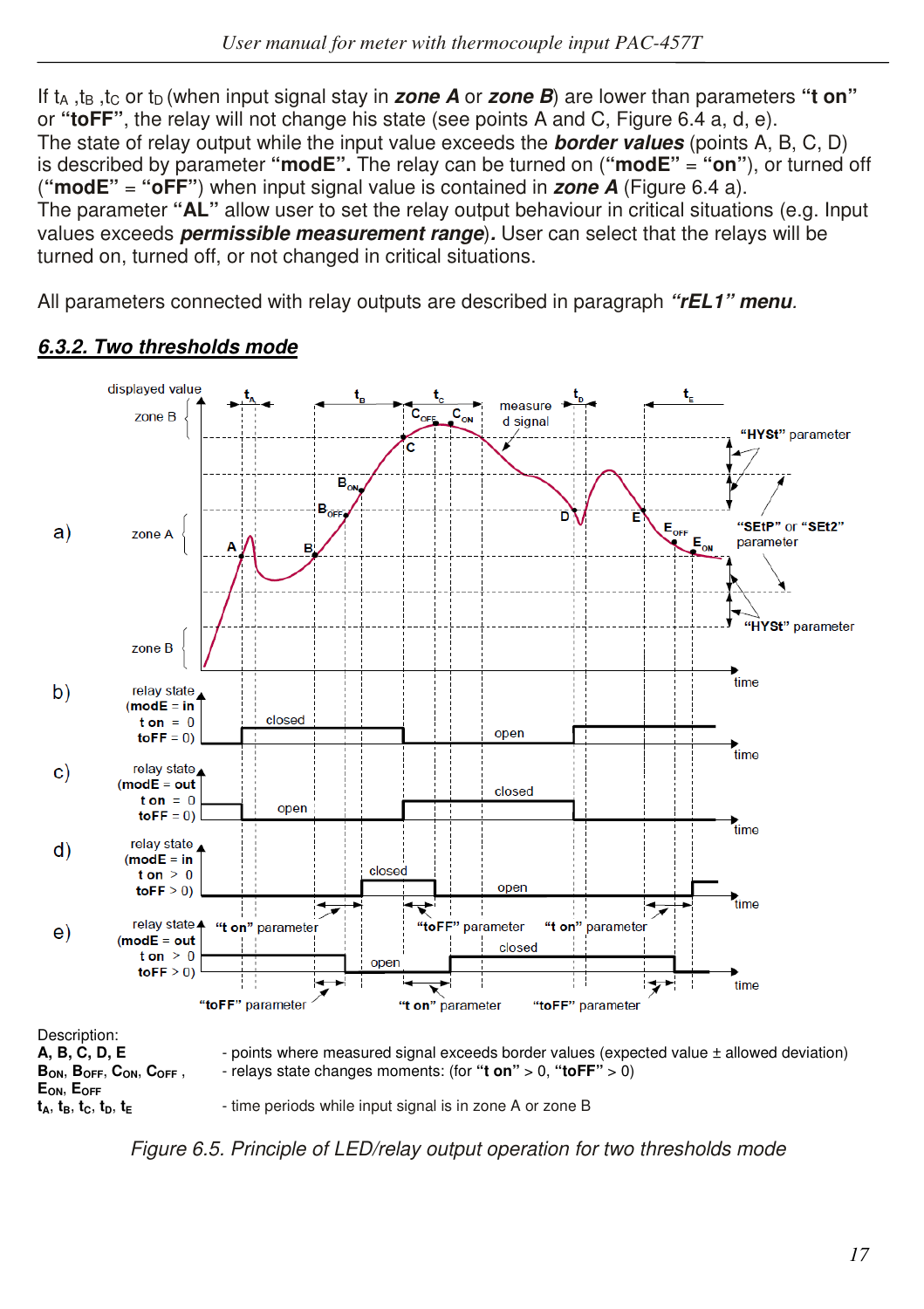Figure 6.5 presents the principle of relay outputs operation for two thresholds mode, and an example values of other parameters. In this mode parameter **"SEt2"** is accessible in common with **"SEtP"**, this parameter describes a second threshold of the relay output. The parameters **"HYSt"**, **"modE"**, **"t on"**, **"toFF"**, **"unit"** and **"AL"** are connected with both **"SEtP"** and **"SEt2"** thresholds. While the controlling process, the relay output changes his state depends of both **"SEtP"** and **"SEt2"** thresholds in similar way as it was described in one threshold mode. If two threshold mode is used, **"modE"** parameter defines state of the relay output when the input value occurs in a particular zone defined by *border values* of both **thresholds**. The relay can be turned on if the input value is contained in *zone A* (**"modE"** = **"in"**) or *zone B*  (**"modE"** = **"out"**) and turned off if it is contained in the second one (Figure 6.5).



The sequence of thresholds **"SEtP"** and **"SEt2"** can be set in any order, due to the control of relay outputs is done depend on difference between thresholds values (**zone A** ) and outside of threshold values (**zone B**).

# *7. DEVICE PROGRAMMING*

The device menu allow user to set all parameters connected to operation of measurement input, control modes, critical situations behaviour, communication via RS-485 and access settings. The meaning of the particular parameters is described in paragraph *MENU DESCRIPTION*.

Some of the parameters can be accessed without menu entering (quick view mode). After pressing **[^]** or **[v]** button, name of the threshold (e.g. **"rEL1"**) and his value will be displayed on the display in alternating mode. If **[^]** or **[v]** will be pressed in 5 sec again, the next threshold will be displayed, else the device comes back to the measurement mode. If a *free access* is enabled (see description of *"SECu" menu*), user can change the value of particular threshold pressing button **[ENTER]** (see: *PARAMETERS EDITION*).



If particular parameter has been changed and confirmed in quick view mode, its new value is displayed in alternating mode with parameter name by few seconds. Confirmed changes may be checked or user can switch viewed parameter pressing **[^]** or **[v]** button.

# *7.1. PROGRAMMING MENU*

To enter main menu (being in the measurement mode) operator must to press and hold at least 2 sec. **[ESC/MENU]** button.

If the user password is defined (see parameter **"Scod"**, menu *"SECU"*), operator have to enter correct one before proceeding to menu options. Entering of the passwords is similar to the edition of numeric parameters (see: **PARAMETERS EDITION**), however presently editing digit is showed only on the display, other digits are replaced by "-" sign.

After entering of last digit of the password first menu position will be displayed (if the password is correct) or warning "**Err**" in other case.



Pay attention when device parameters are being changed. If it is possible, turn off controlled installation (machine).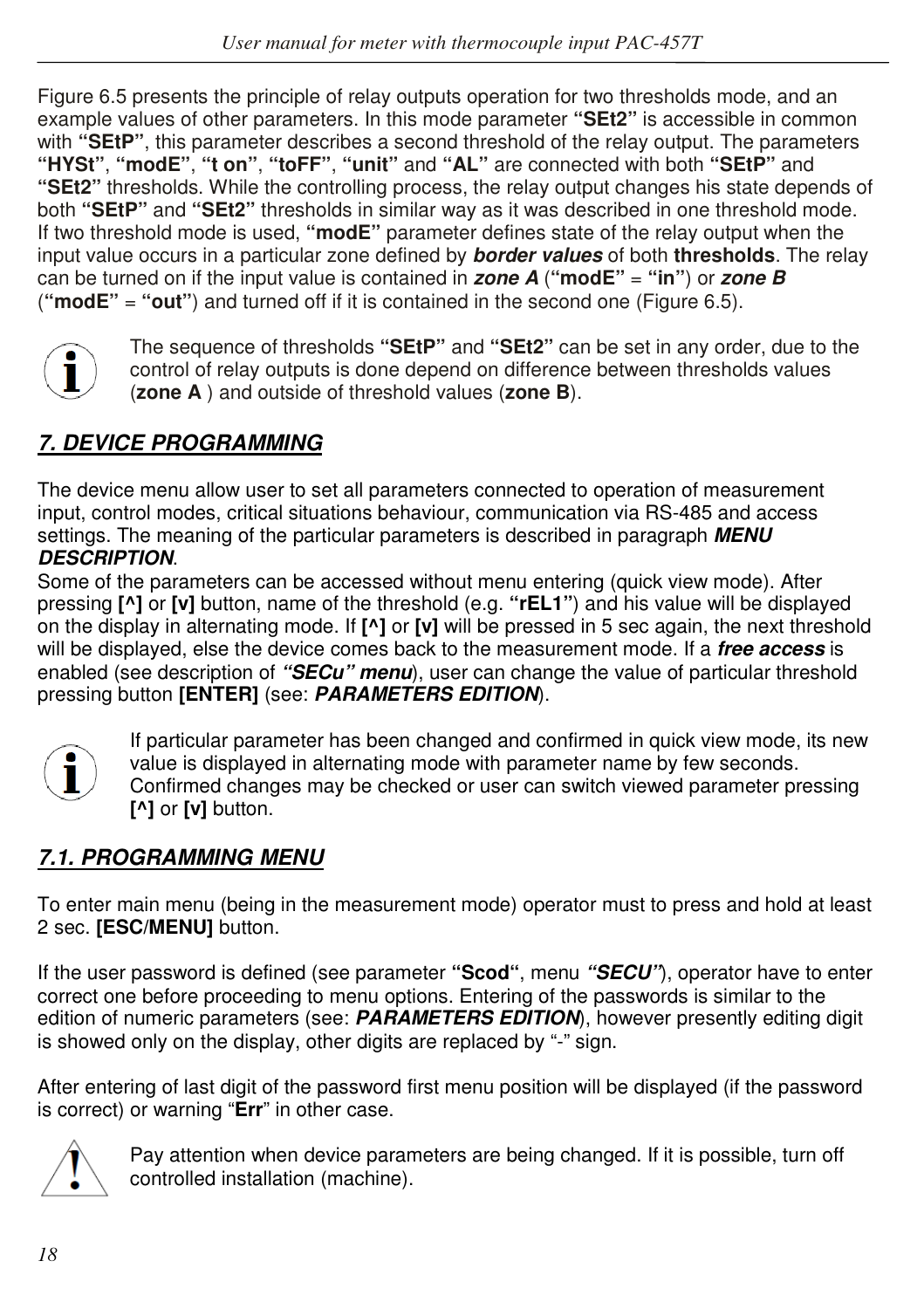## *Functions of the buttons while sub-menu and parameters choice:*



Selection of sub-menu or parameter for editing. Name of selected item (sub-menu or parameter) is displayed.

**NTER** 

Operation of **[ENTER]** button depend on present menu position:

- if the name of some sub-menu is displayed enter this sub-menu; name of the first parameter (or next level sub-menu) is displayed.
- if the name of some parameter is displayed enter the edition of this parameter; present value of the parameter is displayed.



**[ESC/MENU]** button allow user to exit present menu level and goes to upper level menu (or measurement mode).



After about 1 min. since last use of the buttons, device exits the menu mode and returns to the measurement mode (only if no parameters are in editing mode).

# *7.2. PARAMETERS EDITION*

To start edition of any parameter user should select name of desired one using **[^] [v]** buttons and then press **[ENTER]**.

## *7.2.1. Numeric parameters (digit change mode)*

Numerical parameters are displayed as decimal numbers. The mode of its new value entering depends on chosen edit method (see parameter "**Edit**").

In mode "by digit" ("**Edit**"= "**dig**") pressing one of the keys **[^]** or **[v]** causes change of current position (flashing digit) or the sign (+/-). Short pressing of the **[ENTER]** button causes change of the position (digit).

Press **[ENTER]** at least 2 seconds to accept the changes, after that question **"SEt?"** is displayed, and user must to confirm (or cancel) the changes. To conform changes (and story it in EEPROM) press **[ENTER]** button shortly after **"SEt?"** is displayed. To cancel the changes press **[ESC]** button shortly after **"SEt?"** is displayed. After that device returns to the menu.

## *7.2.2. Numeric parameters (slide change mode)*

In "slide change" mode ("**Edit**"= "**Slid**"), buttons **[^]** and **[v]** has different functions.

To increase edited value press (or press and hold) **[^]** button only, the increasing became quickest as long as button **[^]** is pressed. To slow down the increasing, button **[v]** can be used. If **[v]** is pressed shortly (and button **[^]** is still pressed), increasing slow down for a moment only, if **[v]** is pressed and held while button **[^]** is still pressed the increasing slow down and will be kept on lower speed.

To decrease edited value press (or press and hold) **[v]** button only. The decreasing became quickest as long as button **[v]** is pressed. To slow down the decreasing, button **[^]** can be used. If **[^]** is pressed shortly (and button **[v]** is still pressed), decreasing slow down for a moment only, if **[^]** is pressed and held while button **[v]** is still pressed the decreasing slow down and will be kept on lower speed.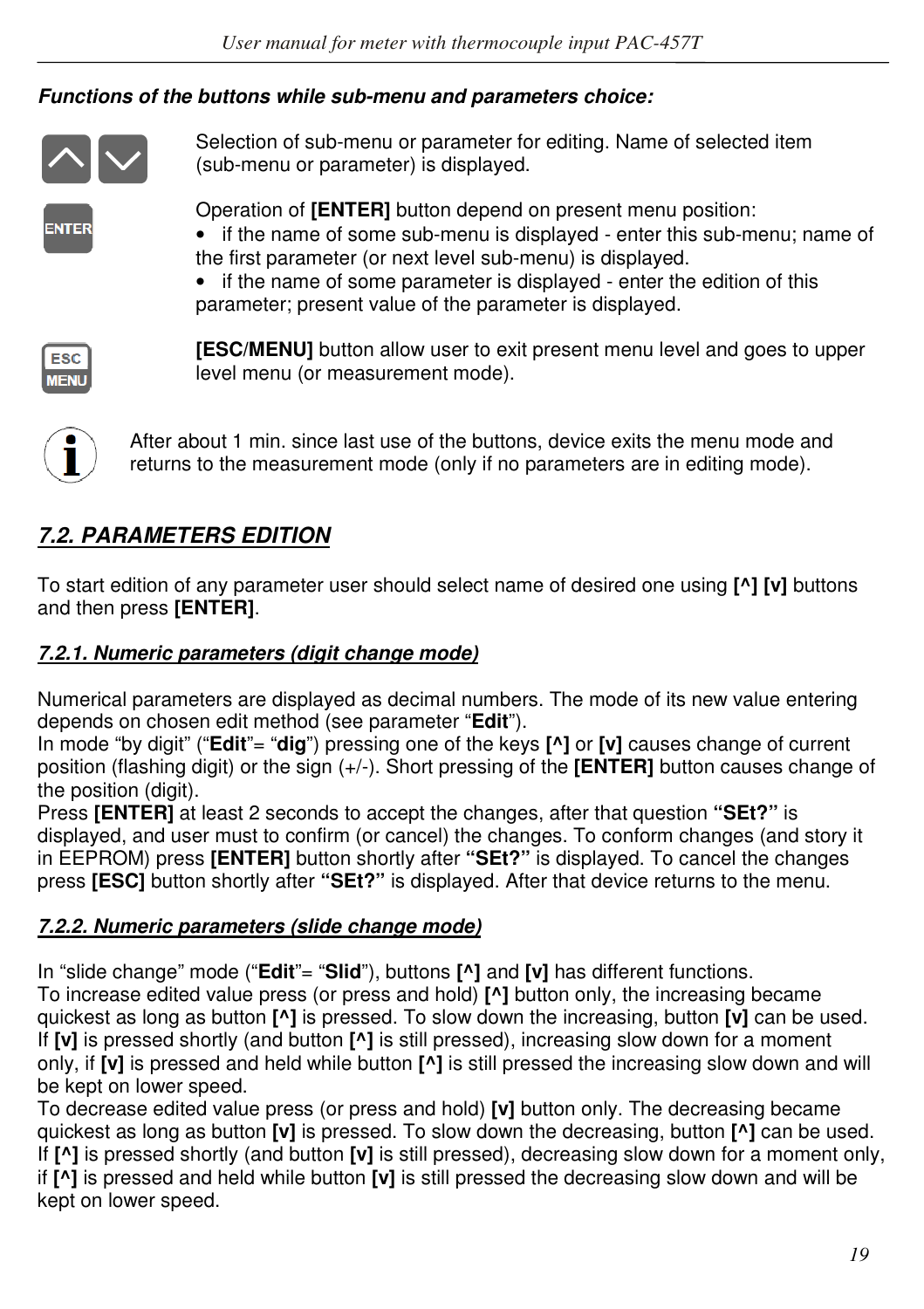Press **[ENTER]** at least 2 seconds to accept the changes, after that question **"Set?" is**  displayed, and user must to confirm (or cancel) the changes. To conform changes (and story it in EEPROM) press **[ENTER]** button shortly after **"SEt?"** is displayed. To cancel the changes press **[ESC]** button shortly after **"SEt?"** is displayed. After that device returns to the menu.

## *7.2.3. Switch parameters ("LIST" type)*

Switch parameters can be described as a sets of values (a lists) out of which only one of the options available on the list can be selected for the given parameter. Options of switching parameter are selected using **[^]**, **[v]** keys.

Short pressing of **[ENTER]** causes in displaying of the acknowledge question (**"SEt?"**). If key **[ENTER]** is pressed again, the changes are accepted, stored in EEPROM end the edition process finished. Pressing the key **[ESC]** after **"SEt?"** causes in cancelling of made changes and returning to menu.

### *Functions of buttons when editing numeric and switching parameters:*



Pressing this button operator can cancel the changes done up to now (if they ESC were not approved by **[ENTER]** button after the **"SEt?"** ask) and come back to menu

## *7.3. MENU DESCRIPTION*

**"- - - -"** - password checking. If some password different from "**0000**" is set, then every enter to main menu follows the entering of password. If entered password is correct then first menu position will be displayed else warning "**Err**", and unit returns to measurement mode.



**WEN** 

Due to problem with direct displaying of "**m**" and "**K**" letters, they are exchanged with special signs " $\bar{h}$  " for "m" and " $\bar{h}$  " for "K" respectively. However, in user manual letters "**m**" and "**K**" are used to make it more readable (example: **"modE", "tc K"**).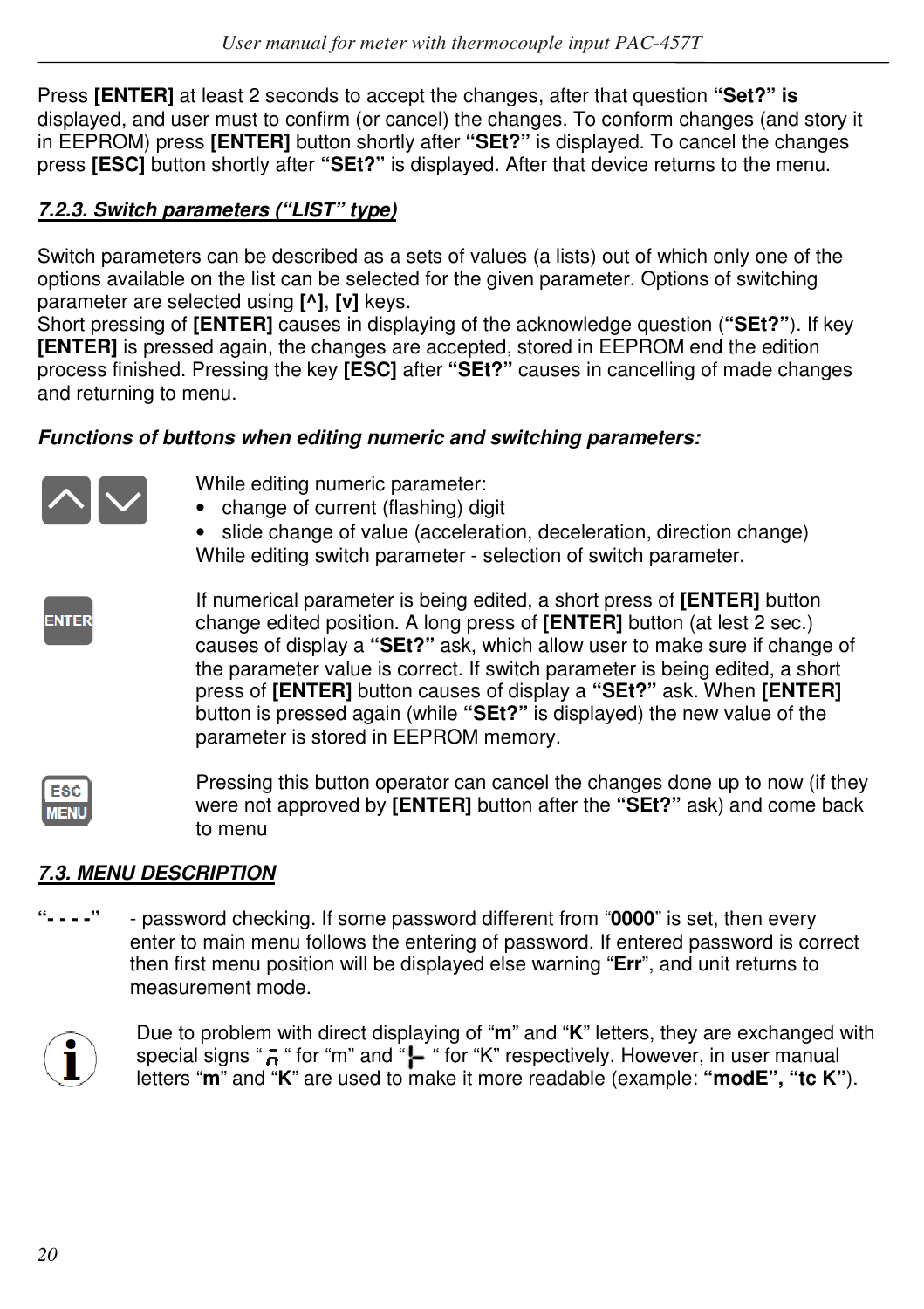## *7.3.1. "rEL1" menu*

This menu allows to configure the operation mode of relays and LEDs marked "**R**" (e.g. "**R1**"). If there are few relay outputs available, then every output has its own configuration menu (e.g. menu "**rEL2**" for relay (LED) "**R2**"). Principle of the relays operation is described in paragraph *CONTROL OF THE RELAY OUTPUTS.* 

- 
- The relay outputs and LEDs (named **R**) can be controlled depend on both - the current value and the peak value (when peak detection is active) of the input signal.
- If device is not equipped with one or more relay outputs, menus refer to this relays are available, but apply to LED indicators only. In such case LEDs indicates exceeding of particular thresholds.
- **"SEtP"**  first threshold of the relay (range -999 ÷ 9999). Negative values can be input by selecting a "-" sign on first digit (to change value use **[^]** and **[v]** buttons). **Threshold is the medium value of relay hysteresis.**
- **"SEt2"**  second threshold of the relay (range -999 ÷ 9999). Negative values can be input by selecting a "**-**" sign on first digit (to change value use **[^]** and **[v]** buttons). This threshold is accessible when **"modE"** parameter is set to **"in"** or **"out"** value. **Threshold is the medium value of relay hysteresis.**
- **"HYSt"**  hysteresis of relay (range 0 ÷ 999). Full hysteresis of the relay is equal to 2x **"HYSt"** parameter. The relay state can change when an input signal is out of **threshold-hysteresis** to **threshold+hysteresis** zone.



Presented parameters should be set to ensure that **"SEtP" + "HYSt", "SEt2" + "HYSt", "SEtP" – "HYSt"** or **"SEt2" – "HYSt"** do not exceeds the measure range. Additionally, in two threshold mode ("**modE**"= "**in**" or "**out**"), the hysteresis for both thresholds must not cover each other (in other case relay can't change his state).

- **"modE"**  relay operation mode:
	- *"noAC"*  the relay is not active (permanent turned off)
	- *"on" -*one threshold mode, the relay is turned **ON** when input signal exceeds **SEtP** + **HYSt** value**,** and is turned off back when the input signal became lower than **SEtP – HYSt**,
	- *"oFF"*  one threshold mode, the relay is turned **OFF** when input signal exceeds **SEtP** + **HYSt** value**,** and is turned on back when the input signal became lower than **SEtP – HYSt**,
	- *"in"*  two thresholds mode, the relay is turned **ON** when the input signal is bigger than "*lower threshold* + **HYSt**" and lower than "*bigger threshold* – **HYSt**", and turned off when the input signal is contained in the second zone. The *bigger threshold* means bigger one of **"SEtP"** and **"SEt2"** thresholds, the *lower threshold* means lower one of **"SEtP"** and **"SEt2"** thresholds.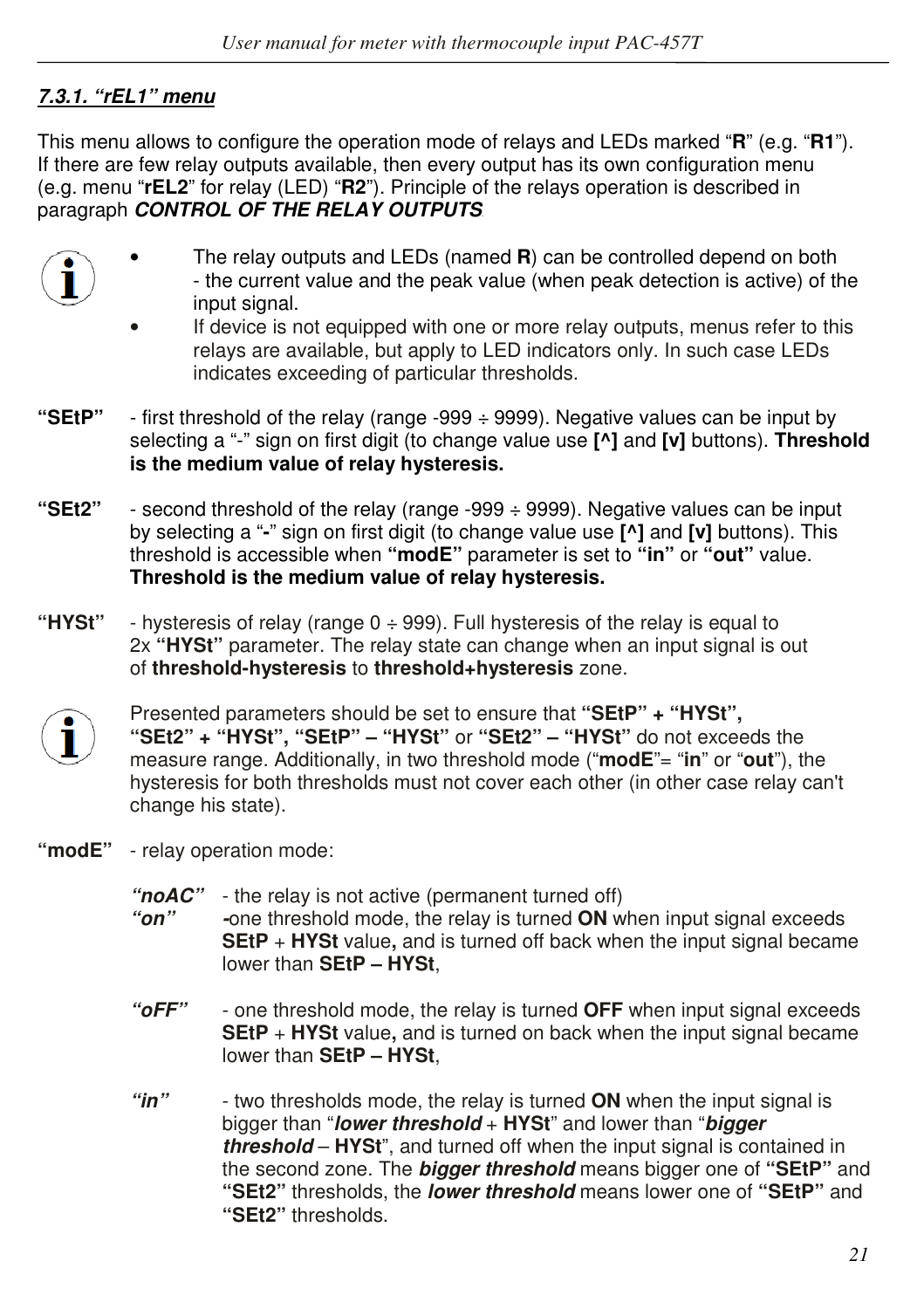- **"out"**  two thresholds mode, relay is turned **ON** when the input value is bigger than **"bigger threshold** + **HYSt"** and lower than "**lower threshold** – **HYSt"**, and turned on when the input signal is contained in the second zone. The **bigger threshold** means bigger one of **"SEtP"** and **"SEt2"**  thresholds, the **lower threshold** means lower one of **"SEtP"** and **"SEt2"**  thresholds.
- **"modb"** the relay is controlled via RS-485 interface, independently on the input signal.
- **LEDs light when relays are closed**, independently of relays' mode.
- When power supply fail, unit do not store relays state selected by RS-485 interface.
- **"t on"**  turn on delay time, the relay is turned on with delay equal **"t on"** if the input value exceeds appropriate **border value** (defined with **threshold** and **hysteresis**), at least **"t on"** time. **"t on"** range 0 ÷ 99.9, defined with 0.1 sec. resolution. Unit of this parameter is set by **"unit"** parameter.
- **"toFF"**  turn off delay time, the relay is turned off with delay equal **"toFF"** if the input value exceeds appropriate **border value** (defined with **threshold** and **hysteresis**), at least **"toFF"** time. **"toFF"** range 0 ÷ 99.9, defined with 0.1 sec. resolution. Unit of this parameter is set by **"unit"** parameter.



If time when the input signal exceeds some border value is shorter than **"t on"** or **"toFF"** time, the relay do not change his state (see paragraph: **CONTROL OF THE** *RELAY OUTPUTS*).

**"unit"** - unit of time for **"t on"** i **"toFF"** parameters. Can be set on one of two values:

 *"min"* - minutes,  *"SEC"* - seconds.

**"AL"** - this parameter defines the relay reaction when some critical situations occurs:

 *"noCH"* - relay do not change his state,

**"on"** - relay will be turned on,<br>"**oFF"** - relay will be turned off

- relay will be turned off.

If parameter **"modE"** is set to **"on"**, **"oFF"**, **"in"** or **"Out"** the "critical situation" means that allowable measurement range is exceeded.

If parameter **"modE"** is set to **"modb"**, the "critical situation" means communication delay (when no data is received) longer than **"mbtO"** parameter (see description: *"rS" menu*).

• If option "**noCH**" is selected for **"AL"** parameter, behaviour of the relay may depend on "**FiLt**" parameter in some cases. If "**FiLt**" is set to big value and the input signal drops, result value of the measure will change slow, causes of turning on or off relay due to thresholds values. The critical situation is slowly detected, so it is impossible to predict the relay state in that situations.

• If parameter "**AL**" = "**on**", the relay will be turned on in the critical situations, even if his parameter *"modE" = "noAC"*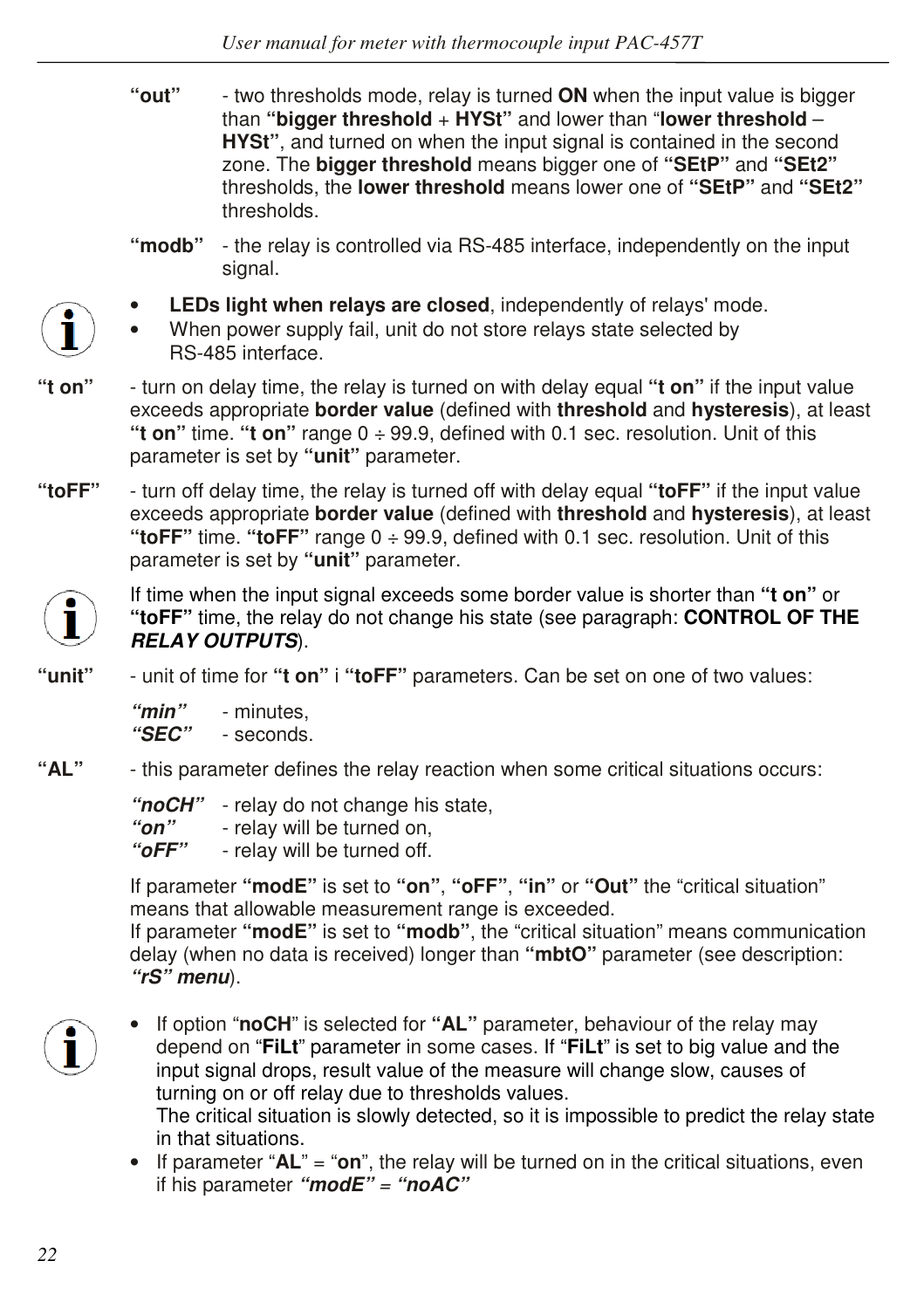## *7.3.2. "bEEP" menu*

This menu contains options connected with acoustic signal:

| "AL" | - if this parameter is set to " <b>on</b> ", any critical situation causes by acoustic signal      |
|------|----------------------------------------------------------------------------------------------------|
| "r1" | - if this parameter is set to "on", activation of relay <b>R1</b> causes by acoustic signal        |
| "r2" | - if this parameter is set to "on", activation of LED <b>R2</b> causes by acoustic signal          |
| "r3" | - if this parameter is set to " <b>on</b> ", activation of LED <b>R3</b> causes by acoustic signal |
| "r4" | - if this parameter is set to "on", activation of LED <b>R4</b> causes by acoustic signal          |



Acoustic signal (turned on by e.g. relay) can be turned off by pressing of any button

### *7.3.3. "inPt" menu*

This menu presets the measurement input:

| "tYPE" | - type of the input / sensor. This parameter can be set to values: |
|--------|--------------------------------------------------------------------|
|        |                                                                    |

| thermocouple type | measurement range                                                                                                                                                                                                                                                       |
|-------------------|-------------------------------------------------------------------------------------------------------------------------------------------------------------------------------------------------------------------------------------------------------------------------|
| "tc $K$ "         | $-200$ °C $\div$ +1370 °C                                                                                                                                                                                                                                               |
| "tc $S$ "         | $-50$ °C $\div$ +1768 °C                                                                                                                                                                                                                                                |
| "to $J$ "         | $-210 \degree C + 1200 \degree C$                                                                                                                                                                                                                                       |
| "tc $f$ "         | $-200 °C + +400 °C$                                                                                                                                                                                                                                                     |
| "tc $n$ "         | $-200 °C \div +1300 °C$                                                                                                                                                                                                                                                 |
| "to $r$ "         | $-50$ °C $\div$ +1768 °C                                                                                                                                                                                                                                                |
| "tc $b$ "         | $+250$ °C $\div$ +1820 °C                                                                                                                                                                                                                                               |
| "tc $E$ "         | $-200 °C + 1000 °C$                                                                                                                                                                                                                                                     |
| "volt"            | The device has additional measurement range<br>$(-10 \div 90 \text{ mV})$ mainly for diagnostics of measurement circuits<br>Being in this range, unit displays direct voltage connected to<br>its input with resolution 0.01 mV (without compensation of<br>cold ends). |

- **"FiLt"**  this parameter sets filtration rate. It can be set to values from 0 (no filtration) to 5 (strongest filtration – time window about 2 sec).
- **"toFS"**  offset (expressed in 1 °C, range ± 99 °C.). This parameter allows shifting of measurement scale, and express value added to calculated (measured) result. Warning: The offseting of a scale is realised independently of cold ends automatic compensation.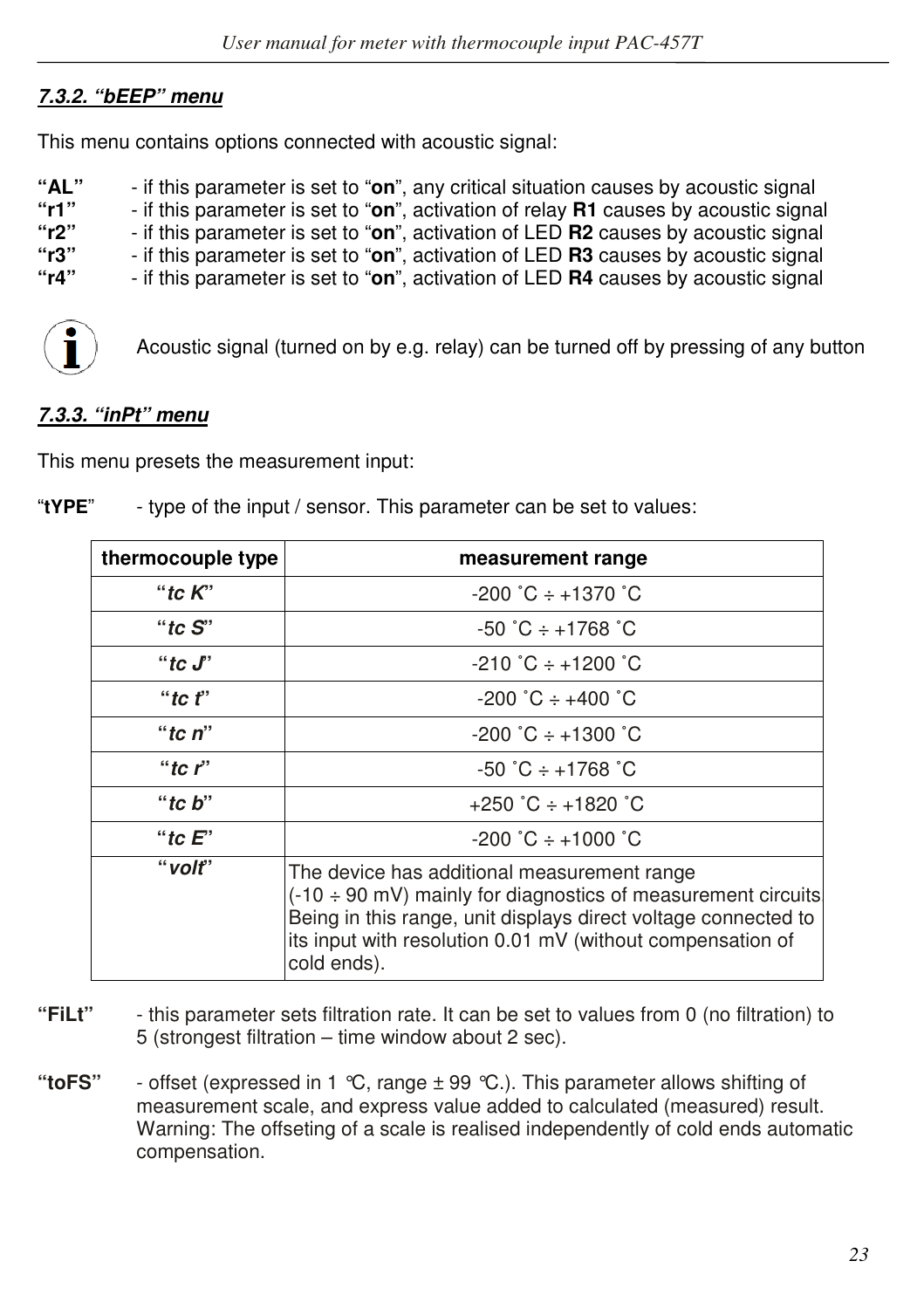## *7.3.4. "bri" parameter*

This parameter allows user to set bright of the LED display, bright can be set to conventional values from 1 to 8.

### *7.3.5. "HOLd" menu*

This menu contains parameters connected with peak detection function. See also full description of the peak detection function in paragraph: *DETECTION OF THE PEAK VALUES* 

- **"modE"**  the type of detected changes of the input signal, can be set to values:
	- *"norm"*  peaks, peak and next drop of the input signal of value equal at least  **"PEA"**,  *"inv"* - drops, drop and next peak of the input signal of value equal at least  **"PEA"**,
- **"PEA"** minimal detected signal change classified as peak or drop (see Figure 6.1)
- **"timE"**  maximum time of displaying of the peak (drop) value, can be set from 0.1 to 19.9 sec, with 0.1 sec. resolution
- **"HdiS"**  type of displayed values:

 *"rEAL"* - current value is displayed,  *"HOLd"* - peak (drop) value is displayed,

**"H r1" ÷** - relay/LED outputs (R1 ÷ R4) operation mode:

**"H r4"**

 *"rEAL"* - relay/LED operates depend on the current value,

 *"HOLd"* - relay/LED operates depend on the peak (drop) value.

### *7.3.6. "SECu" menu*

This menu contains presets connected with availability of other parameters:

**"Scod"** - user password (4-digits number). If this parameter is set at value **"0000"**, user password is turned off.

> **If the user do not remember his password, the access to the menu is possible by the "one-use password". To get this password please contact with Marketing Division. "Single use password" can be used only one time, after that it is destroyed. Entering this password causes in clearing of user password, it means sets the user password to "0000".**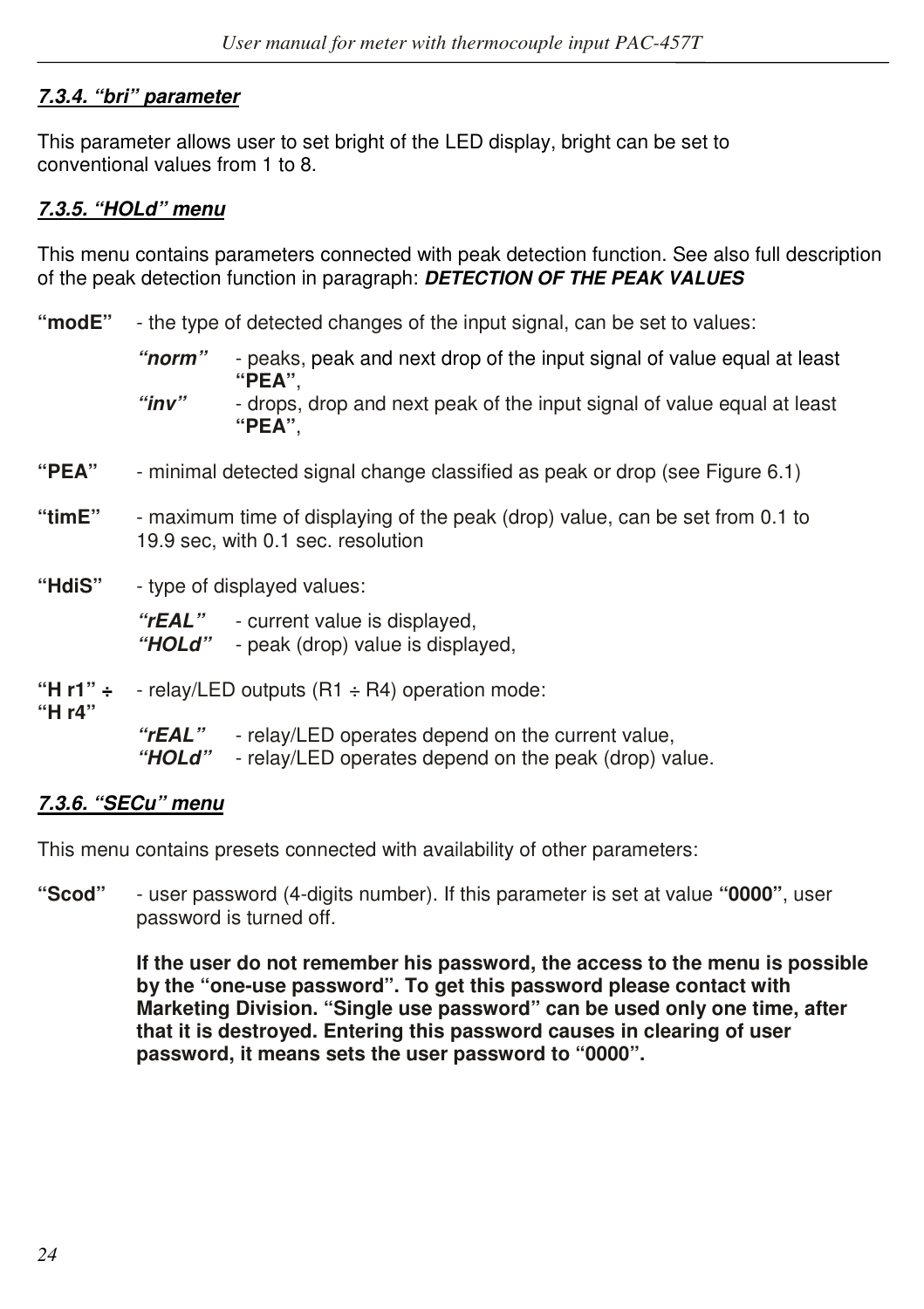The "one-use password" can be used **ONE TIME ONLY**, it is impossible to use it again! The "one-use password" can be restored by Service Division only.

**"A r1" ÷** - this option permits user (**"on"**) or prohibits (**"oFF"**) to modify the thresholds of the **"A r4"** relays/LEDs R1 ÷ R4 without knowledge about user password.

## *7.3.7. "rS" menu*

This menu is connected with RS-485 interface, and sets his properties:

- **"Addr"**  this parameter defines the address of the device, accordingly to Modbus protocol. It can be set in range from 0 to 199. If the value 0 is set then device, responds to frames with address 255 (FFh).
- **"bAud"** this parameter determines RS-485 interface baud rate. It can be set to one of 8 possible values: **"1.2"**, **"2.4"**, **"4.8", "9.6"**, **"19.2"**, **"38.4"**, **"57.6"**, **"115.2"**, which respond to the baud rates of 1200, 2400, 4800, 9600, 19200, 38400, 57600 and 115200 bit/sec respectively.
- **"mbAc"**  this parameter sets the access to the configuration registers of the device. Possible values:<br>**"on"**

 *"on"* - configuration registers can be set via RS-485 interface,

- configuration registers cannot be set via RS-485 interface.



The access to registers no 04h i 05h can't be denied by **"mbAc"** parameter (see: *LIST OF REGISTERS*).

- **"mbtO"**  this parameter defines maximal time (sec) between following frames received by the device. If the delay will be greater than the value of **"mbtO"** parameter, the relays which are controlled via RS-485 interface, will set to alert state (see *"rEL1" menu* description). Parameter "**mbtO**" can be set to values from 0 to 99 seconds. The value 0 means that the time will be not controlled.
- **"rESP"**  this parameter defines minimal (additional) delay between the Modbus message and the answer of the device (received and sent via RS-485 interface). This additional delay allows the device to work with poor RS-converters which do not works properly on baud rates higher than 19200. This parameter can be set to one of values:

*"10c" "20c" "50c" "100c" "200c"* 

 *"Std"* - answer as quick as possible, no additional delay

- answer delayed of 10, 20, 50, 100 of 200 chars respectively, where one character time depends on selected baud rate



In the most cases parameter **"rESP"** should be set to **"Std"** (no additional delay). Unfortunately for some third party RS-converters **"rESP"** should be adjusted experimentally. Table 7.1 contains most frequently used values.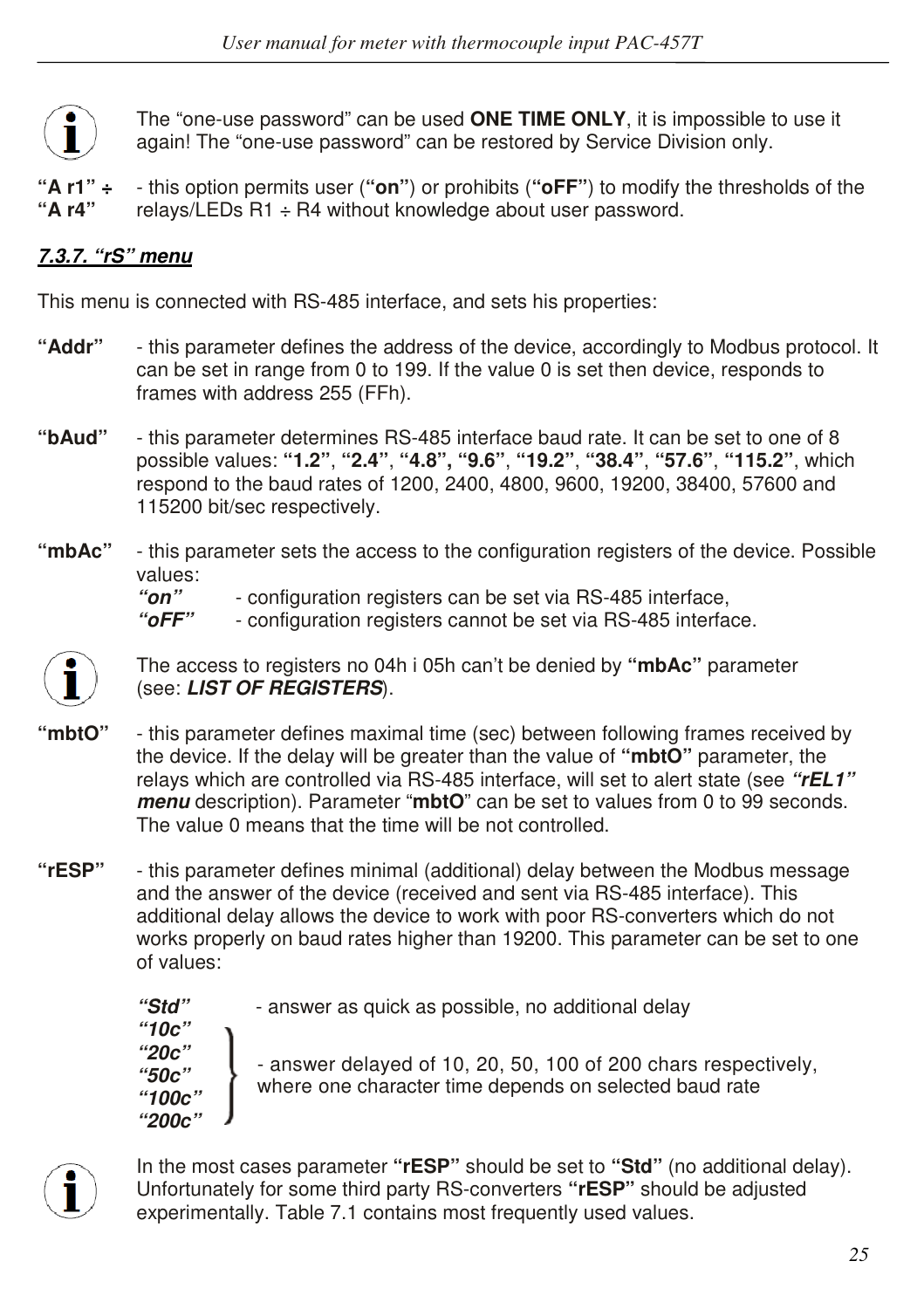| "bAud" parameter | "38.4" | "57.6" | "115.2" |
|------------------|--------|--------|---------|
| "rESP" parameter | "10c"  | "20c"  | "50c"   |

*Tab.7.1. Settings of* **"***rESP" parameter* 

#### *7.3.8. "Edit" parameter*

This parameter allows to change the edition mode of numerical parameters:<br>"dia" - the change to "by digit" mode.

 *"dig"* - the change to "by digit" mode,

 *"Slid"* - slide change mode.

### *7.3.9. "dEFS" parameter*

This setting allows to restore the factory settings of the device. To get the access to this option special password is required: "5465", next the device displays acknowledge question **"SEt?"**. Press **[ENTER]** to acknowledge the restoring of factory settings or **[ESC]** to cancel.

## *7.3.10. "SErv" menu*

This menu contains the parameters for authorized service only. To enter this menu proper service password must be entered. Improper settings can causes of damage of the device.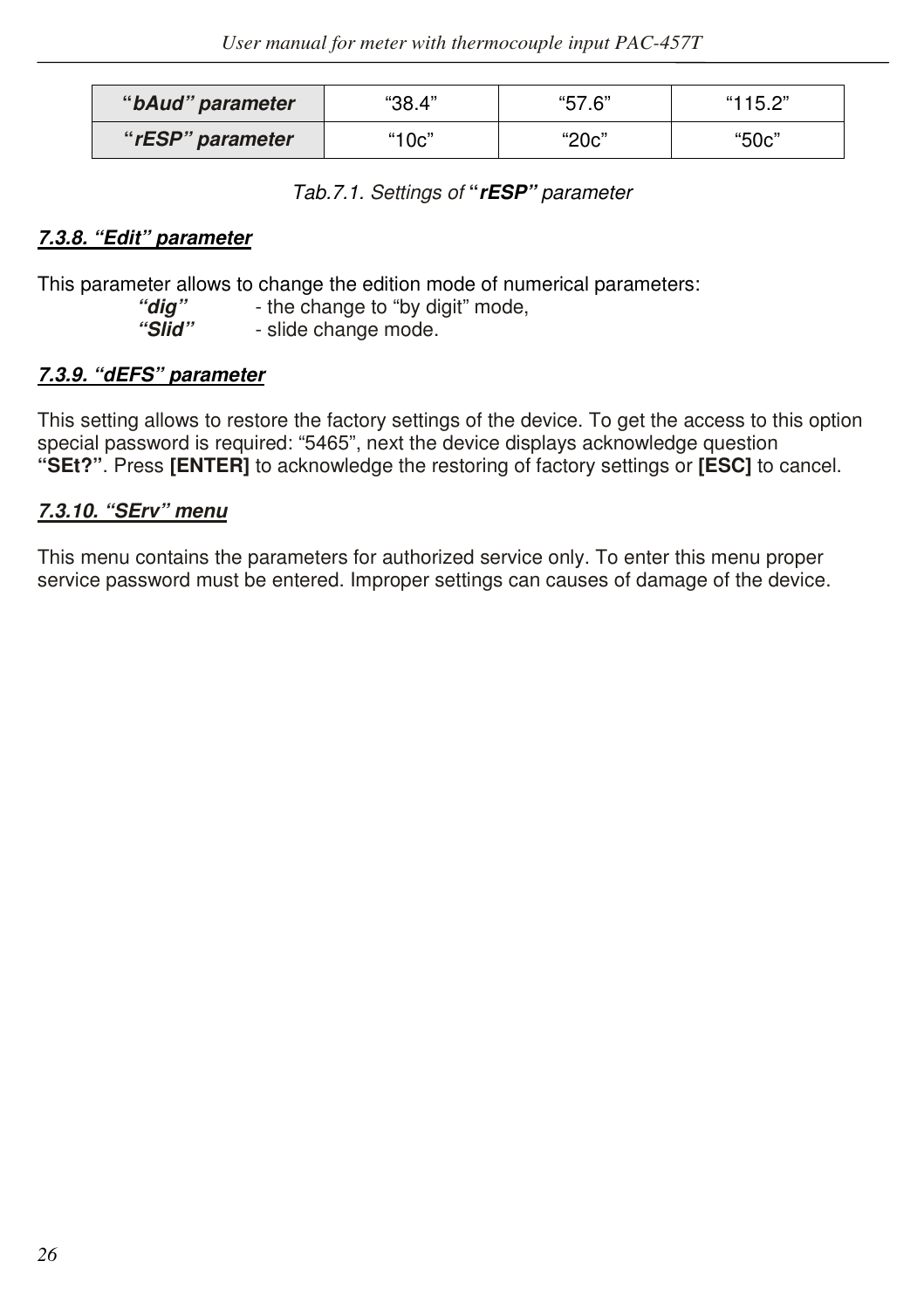# *7.4. MENU STRUCTURE*



See next page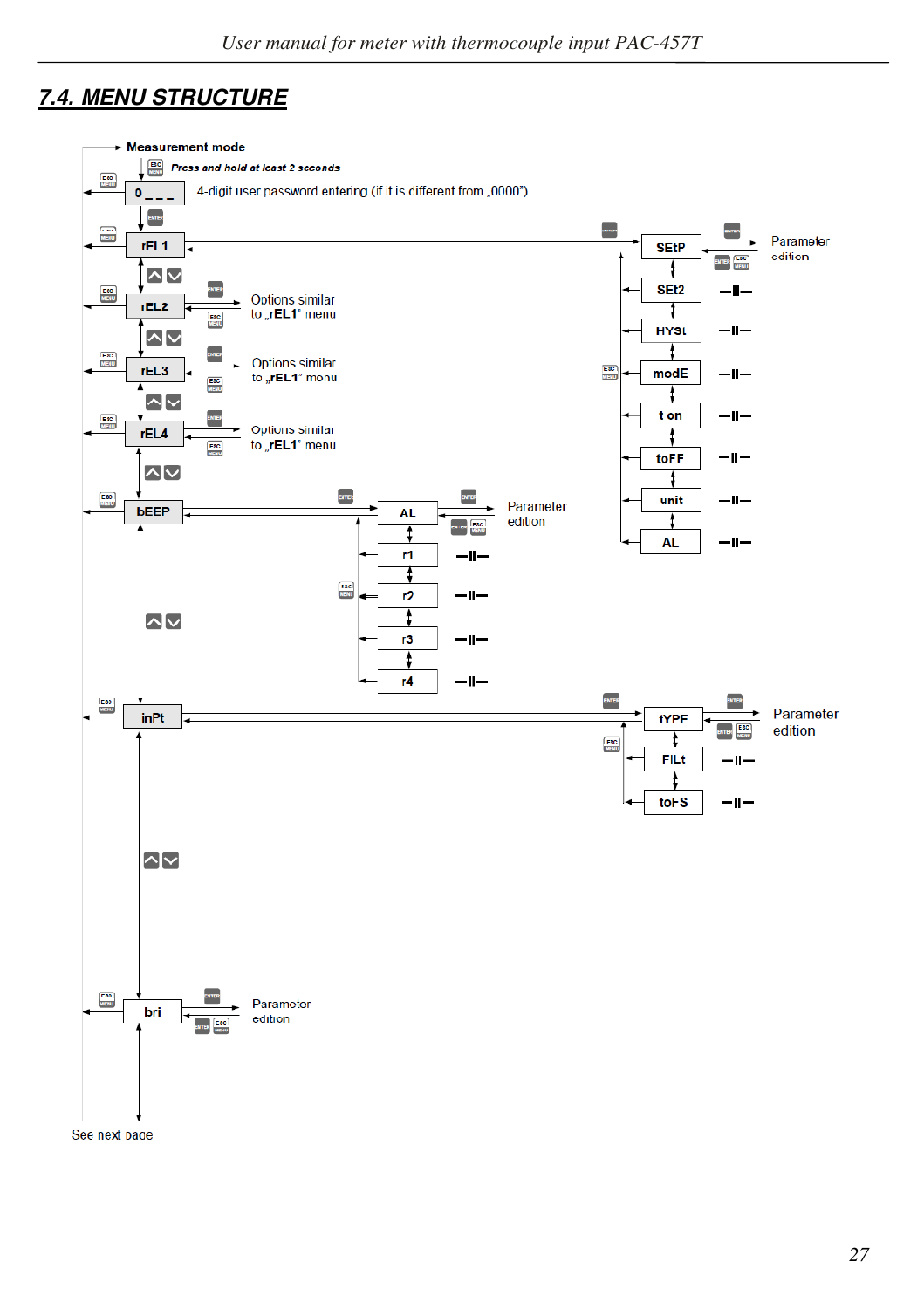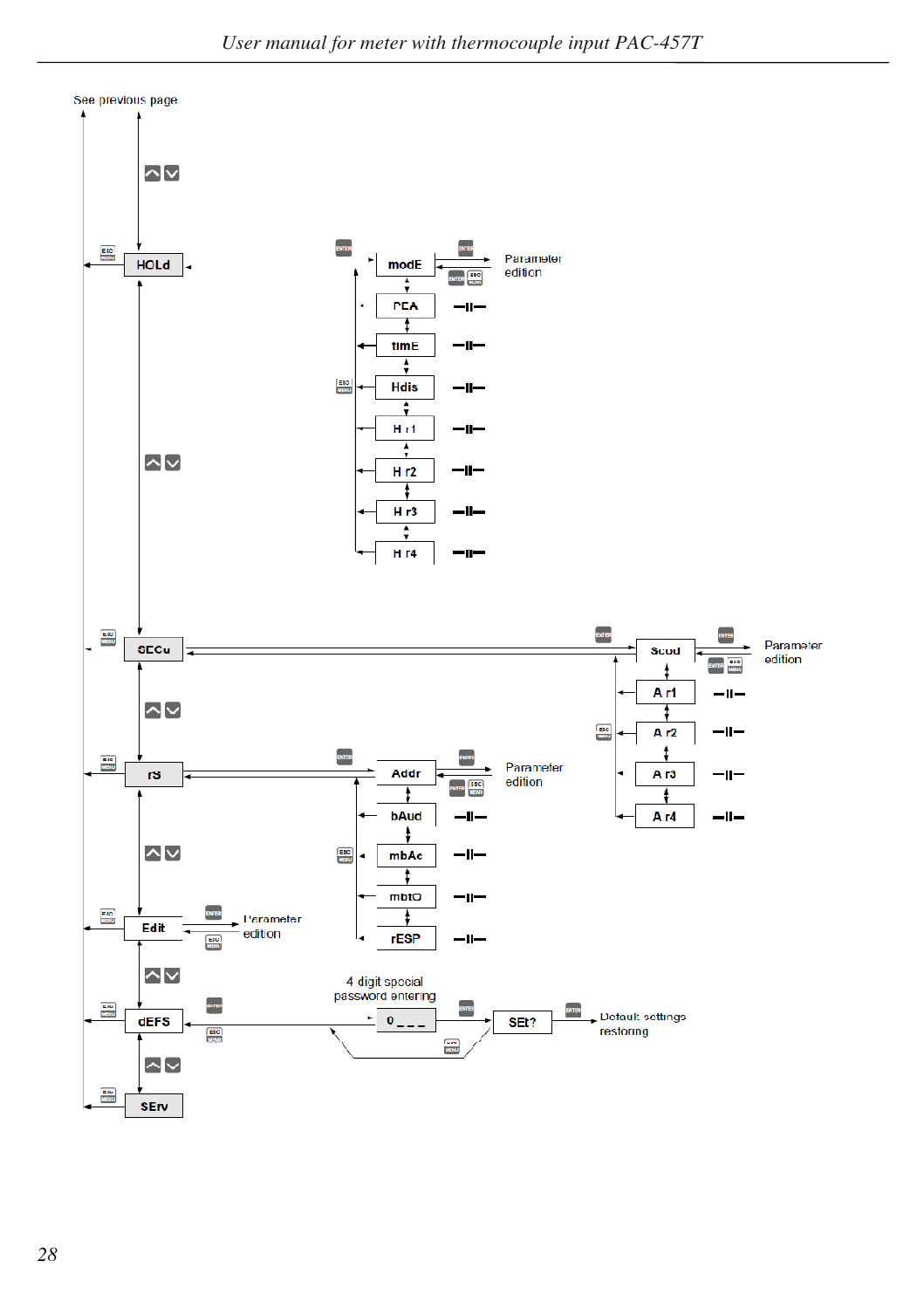# *8. THE MODBUS PROTOCOL HANDLING*

Transmission parameters: 1 start bit, 8 data bits, 1 or 2 stop bit (2 bits are send, 1 and 2 bits are accepted when receive), no parity control Baud rate: selectable from: 1200 to 115200 bits/sec Transmission protocol: MODBUS RTU compatible

The device parameters and display value are available via RS-485 interface, as HOLDING-type registers (numeric values are given in U2 code) of Modbus RTU protocol. The registers (or groups of the registers) can be read by 03h function, and wrote by 06h (single registers) or 10h (group of the registers) accordingly to Modbus RTU specification. Maximum group size for 03h and 10h functions cannot exceeds 16 registers (for single frame).



The device interprets the broadcast messages, but then do not sends the answers.

## *8.1. LIST OF REGISTERS*

| Register | Write | Range                       | <b>Register description</b>                                                                                                                                                                                                                                                                                                                    |
|----------|-------|-----------------------------|------------------------------------------------------------------------------------------------------------------------------------------------------------------------------------------------------------------------------------------------------------------------------------------------------------------------------------------------|
| 01h      | No.   | see<br>measurement<br>range | Measurement value (no decimal point)                                                                                                                                                                                                                                                                                                           |
| 02h      | No.   | 0h, A0h, 60h                | The status of the current measurement; <b>0h</b> - data valid; <b>A0h</b> - top<br>border of the measurement range is exceeded; 60h - bottom<br>border of the measurement range is exceeded;                                                                                                                                                   |
| 03h      | No.   | $0$ or $2$                  | Decimal point position, constant value:<br><b>0</b> (without decimal point) - for thermocouple ranges<br>2 (two digits after decimal point) - for diagnostic range                                                                                                                                                                             |
| 04h      | Yes   | see descr.                  | State of the relays and alarm LED (binary format)<br>(1 - on, 0 - off): 00000000 000edcba<br>a - relay R1; b - relay R2; c - relay R3; d - relay R2; e - alarm LED;<br>If written, only <b>a</b> , <b>b</b> , <b>c</b> , <b>d</b> bits are important (others are ignored)<br>these bits allows user to control the relays via RS-485 interface |
| 06h      | No.   | see<br>measurement<br>range | Peak (drop) value (no decimal point)                                                                                                                                                                                                                                                                                                           |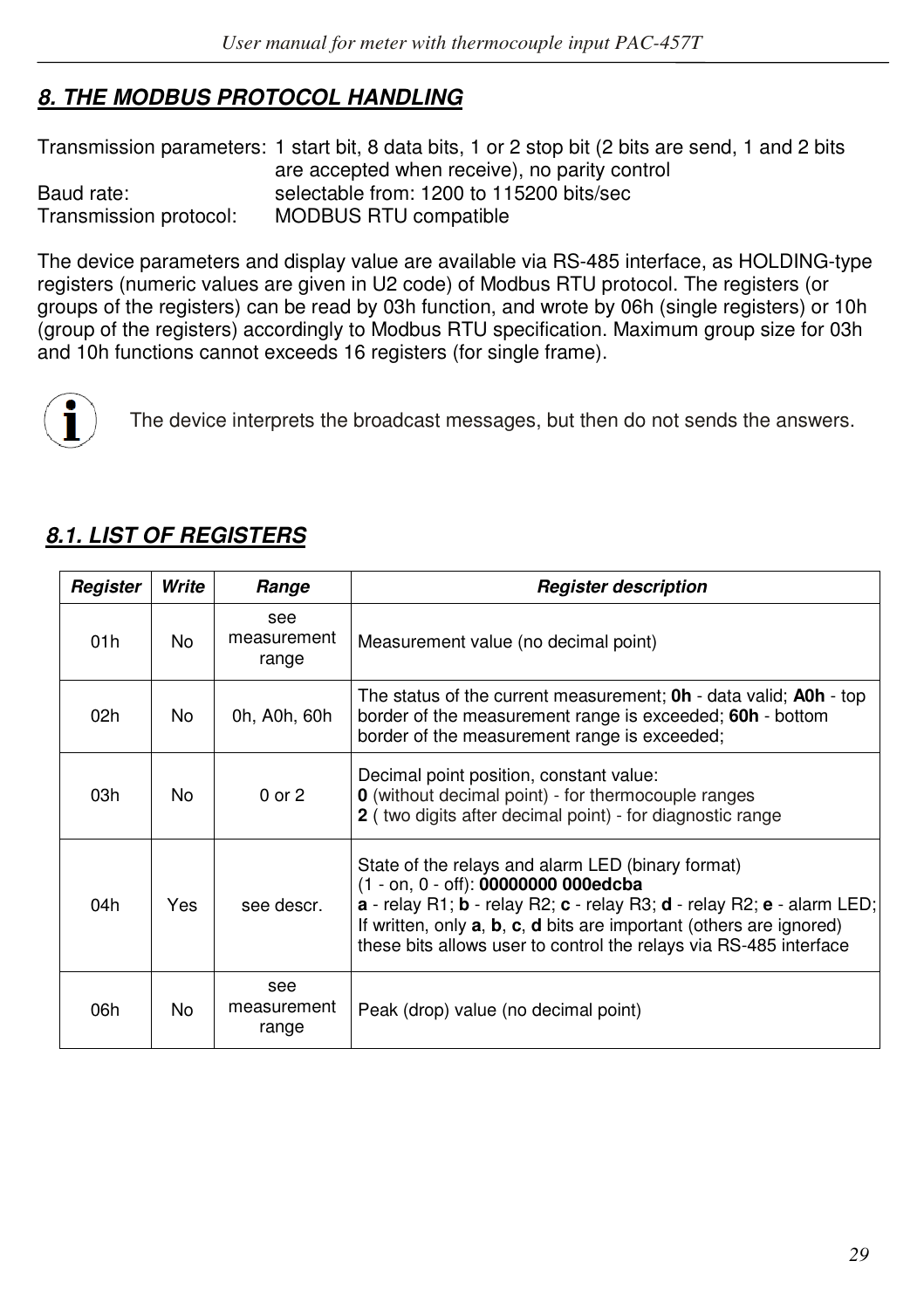| Register         | Write          | Range            | <b>Register description</b>                                                                                                                                                                                                                                                                                         |
|------------------|----------------|------------------|---------------------------------------------------------------------------------------------------------------------------------------------------------------------------------------------------------------------------------------------------------------------------------------------------------------------|
| 08h              | No             | 0 ÷ 50           | Temperature inside device housing expressed by 1 °C                                                                                                                                                                                                                                                                 |
| 10 <sub>h</sub>  | Yes            | $0 \div 8$       | "tyPE" parameter in "InPt" menu (input type).<br>0 - thermocouple input K; 1 - thermocouple input S;<br>2 - thermocouple input $J: 3$ - thermocouple input $T:$<br>4 - thermocouple input $N$ : 5 - thermocouple input $R$ :<br>6 - thermocouple input B; 7 - thermocouple input E;<br>8 - diagnostic voltage range |
| 12h              | Yes            | 0 ÷ 5            | "FiLt" parameter in "InPt" menu (measurement filtering rate)                                                                                                                                                                                                                                                        |
| 18h              | Yes            | $-99 \div 99$    | "toFS" parameter in "InPt" menu (shift of measurement scale),<br>expressed by 0.1 C                                                                                                                                                                                                                                 |
| $20h^2$          | Yes            | $0 \div 199$     | Device address                                                                                                                                                                                                                                                                                                      |
| 21h              | N <sub>o</sub> | 21BAh            | Device identification code (ID)                                                                                                                                                                                                                                                                                     |
| 22h <sup>3</sup> | Yes            | 0 ÷ 7            | "bAud" parameter in "rS" menu (baud rate);<br>0 - 1200 baud; 1 - 2400 baud; 2 - 4800 baud; 3 - 9600 baud;<br>4 - 19200 baud; 5 - 38400 baud; 6 - 57600 baud; 7 - 115200 baud                                                                                                                                        |
| 23h <sup>4</sup> | Yes            | $0 \div 1$       | "mbAc" parameter in "rS" menu (permission to write registers via<br>RS-485 interface); 0 - write denied ; 1 - write allowed                                                                                                                                                                                         |
| 24h              | Yes            | see descr.       | Parameters of "SECU" menu (binary format (0 - "oFF", 1 - "on"):<br>bit 0 - "A r1" parameter; bit 1 - "A r2" parameter<br>bit 2 - "A r3" parameter; bit 3 - "A r4" parameter                                                                                                                                         |
| 25h              | Yes            | 0 ÷ 5            | "rESP" parameter in "rS" menu (additional response delay);<br>0 - no additional delay; 1 - "10c" option; 2 - "20c" option;<br>3 - "50c" option; 4 - "100c" option; 5 - "200c" option;                                                                                                                               |
| 27h              | Yes            | 0 ÷ 99           | "mbtO" parameter in "rS" menu (maximum delay between<br>received frames); 0 - no delay checking;<br>$1 \div 99$ - maximum delay expressed in seconds                                                                                                                                                                |
| 28h              | Yes            | $0 \div 1$       | "AL" parameter in "bEEP" menu: 0 - off; 1 - on                                                                                                                                                                                                                                                                      |
| 29h              | Yes            | $0 \div 1$       | "R1" parameter in "bEEP" menu: 0 - off; 1 - on                                                                                                                                                                                                                                                                      |
| 2Ah              | Yes            | $0 \div 1$       | "R2" parameter in "bEEP" menu: 0 - off; 1 - on                                                                                                                                                                                                                                                                      |
| 2Bh              | Yes            | 0 ÷ 1            | "R3" parameter in "bEEP" menu: 0 - off; 1 - on                                                                                                                                                                                                                                                                      |
| 2Ch              | Yes            | $0 \div 1$       | "R4" parameter in "bEEP" menu: 0 - off; 1 - on                                                                                                                                                                                                                                                                      |
| 2Dh              | Yes            | $1 \div 8$       | "bri" parameter (display brightness);<br>1 - the lowest brightness; 8 - the highest brightness                                                                                                                                                                                                                      |
| 2Fh              | Yes            | $0 \div 1$       | "Edit" parameter (numerical parameters edit mode);<br>$0$ - "dig" mode; $1$ - "SLid" mode                                                                                                                                                                                                                           |
| 30 <sub>h</sub>  | Yes            | $-999 \div 9999$ | "SEtP" parameter in "rEL1" menu, no decimal point included                                                                                                                                                                                                                                                          |
| 31h              | Yes            | $-999 \div 999$  | "HySt" parameter in "rEL1" menu, no decimal point included                                                                                                                                                                                                                                                          |
| 32h              | Yes            | 0 ÷ 3            | "modE" parameter in "rEL1" menu:<br>0 - "noAC" mode; 1 - "on" mode; 2 - "oFF" mode; 3 - "in" mode;<br>4 - "out" mode; 5 - "modb" mode                                                                                                                                                                               |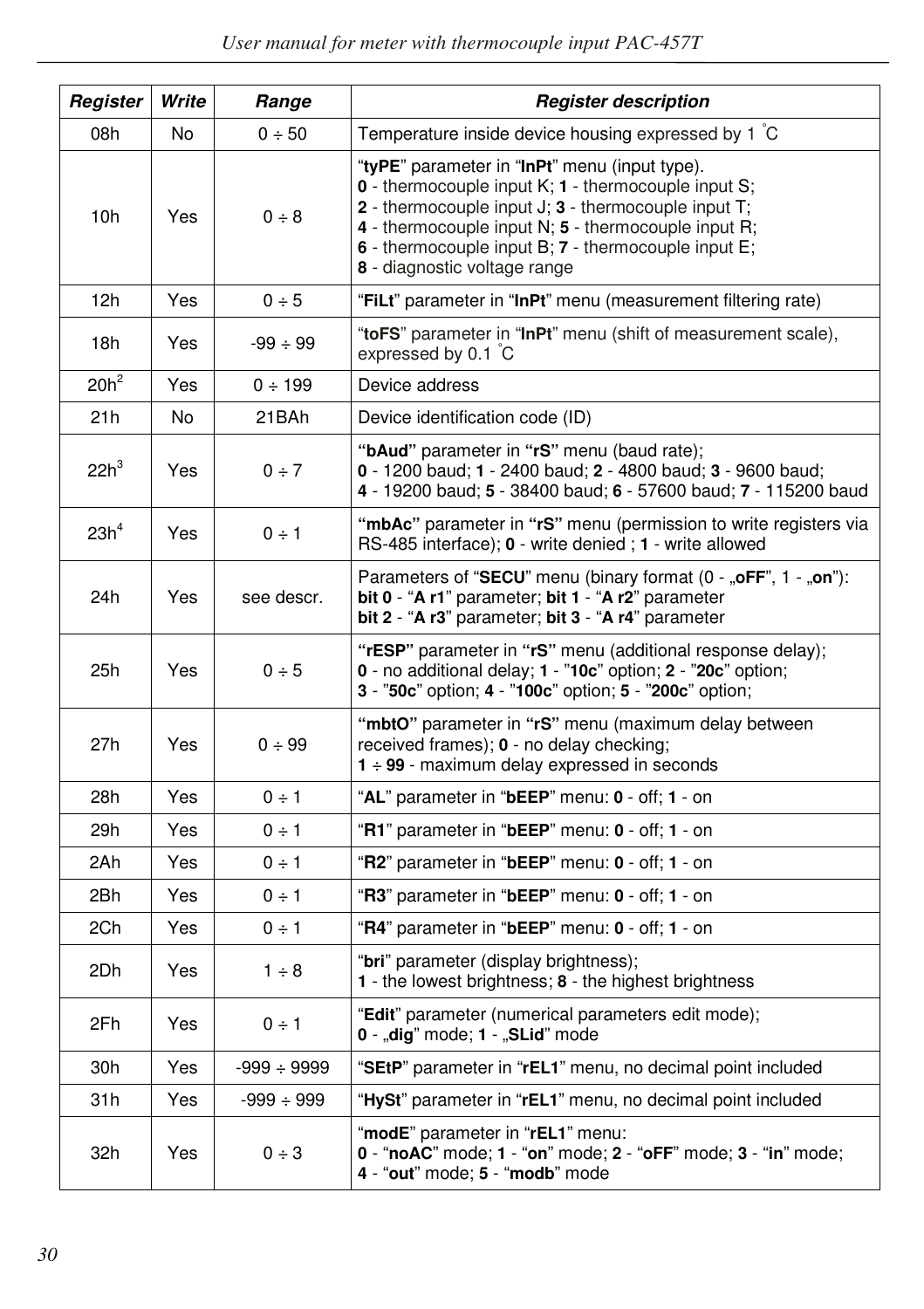| Register | Write | Range            | <b>Register description</b>                                                                                                                              |
|----------|-------|------------------|----------------------------------------------------------------------------------------------------------------------------------------------------------|
| 33h      | Yes   | 0 ÷ 999          | "t on" parameter in "rEL1" menu, expressed in tenth of seconds<br>or tenth of minutes depend on "unit" parameter - register<br>no. 35h)                  |
| 34h      | Yes   | 0 ÷ 999          | "toFF" parameter in "rEL1" menu, expressed in tenth of seconds<br>or tenth of minutes depend on "unit" parameter - register no. 35h)                     |
| 35h      | Yes   | $0 \div 1$       | "unit" parameter in "rEL1" menu:<br>0 - seconds; 1 - minutes                                                                                             |
| 36h      | Yes   | $0 \div 2$       | "AL" parameter in "rEL1" menu: $0$ - no changes; $1$ - on; $2$ - off                                                                                     |
| 37h      | Yes   | $-999 \div 9999$ | "SEt2" parameter in "rEL2" menu, no decimal point included                                                                                               |
| 38h      | Yes   | -999 ÷ 9999      | "SEtP" parameter in "rEL2" menu, no decimal point included                                                                                               |
| 39h      | Yes   | $-999 \div 999$  | "HySt" parameter in "rEL2" menu, no decimal point included                                                                                               |
| 3Ah      | Yes   | 0 ÷ 3            | "modE" parameter in "rEL2" menu:<br>$0 - \text{``noAC'' mode; 1 - "on'' mode; 2 - "oFF" mode; 3 - \text{``in'' mode;$<br>4 - "out" mode; 5 - "modb" mode |
| 3Bh      | Yes   | 0 ÷ 999          | "t on" parameter in "rEL2" menu, expressed in tenth of seconds<br>or tenth of minutes depend on "unit" parameter - register<br>no. 3Dh)                  |
| 3Ch      | Yes   | 0 ÷ 999          | "toFF" parameter in "rEL2" menu, expressed in tenth of seconds<br>or tenth of minutes depend on "unit" parameter – register<br>no. 3Dh)                  |
| 3Dh      | Yes   | $0 \div 1$       | "unit" parameter in "rEL2" menu:<br>0 - seconds; 1 - minutes                                                                                             |
| 3Eh      | Yes   | $0 \div 2$       | "AL" parameter in " $rEL2$ " menu: $0$ - no changes; $1$ - on; $2$ - off                                                                                 |
| 3Fh      | Yes   | $-999 \div 9999$ | "SEt2" parameter in "rEL2" menu, no decimal point included                                                                                               |
| 40h      | Yes   | $-999 \div 9999$ | "SEtP" parameter in "rEL3" menu, no decimal point included                                                                                               |
| 41h      | Yes   | $-999 \div 999$  | "HySt" parameter in "rEL3" menu, no decimal point included                                                                                               |
| 42h      | Yes   | 0 ÷ 3            | "modE" parameter in "rEL3" menu:<br>0 - "noAC" mode; 1 - "on" mode; 2 - "oFF" mode; 3 - "in" mode;<br>4 - "out" mode; 5 - "modb" mode                    |
| 43h      | Yes   | 0 ÷ 999          | "t on" parameter in "rEL3" menu, expressed in tenth of seconds<br>or tenth of minutes depend on "unit" parameter - register<br>no. 45h)                  |
| 44h      | Yes   | 0 ÷ 999          | "toFF" parameter in "rEL3" menu, expressed in tenth of seconds<br>or tenth of minutes depend on "unit" parameter - register<br>no. 45h)                  |
| 45h      | Yes   | $0 \div 1$       | "unit" parameter in "rEL3" menu:<br>0 - seconds; 1 - minutes                                                                                             |
| 46h      | Yes   | 0 ÷ 2            | "AL" parameter in "rEL3" menu: 0 - no changes; 1 - on; 2 - off                                                                                           |
| 47h      | Yes   | -999 ÷ 9999      | "SEt2" parameter in "rEL3" menu, no decimal point included                                                                                               |
| 48h      | Yes   | $-999 \div 9999$ | "SEtP" parameter in "rEL4" menu, no decimal point included                                                                                               |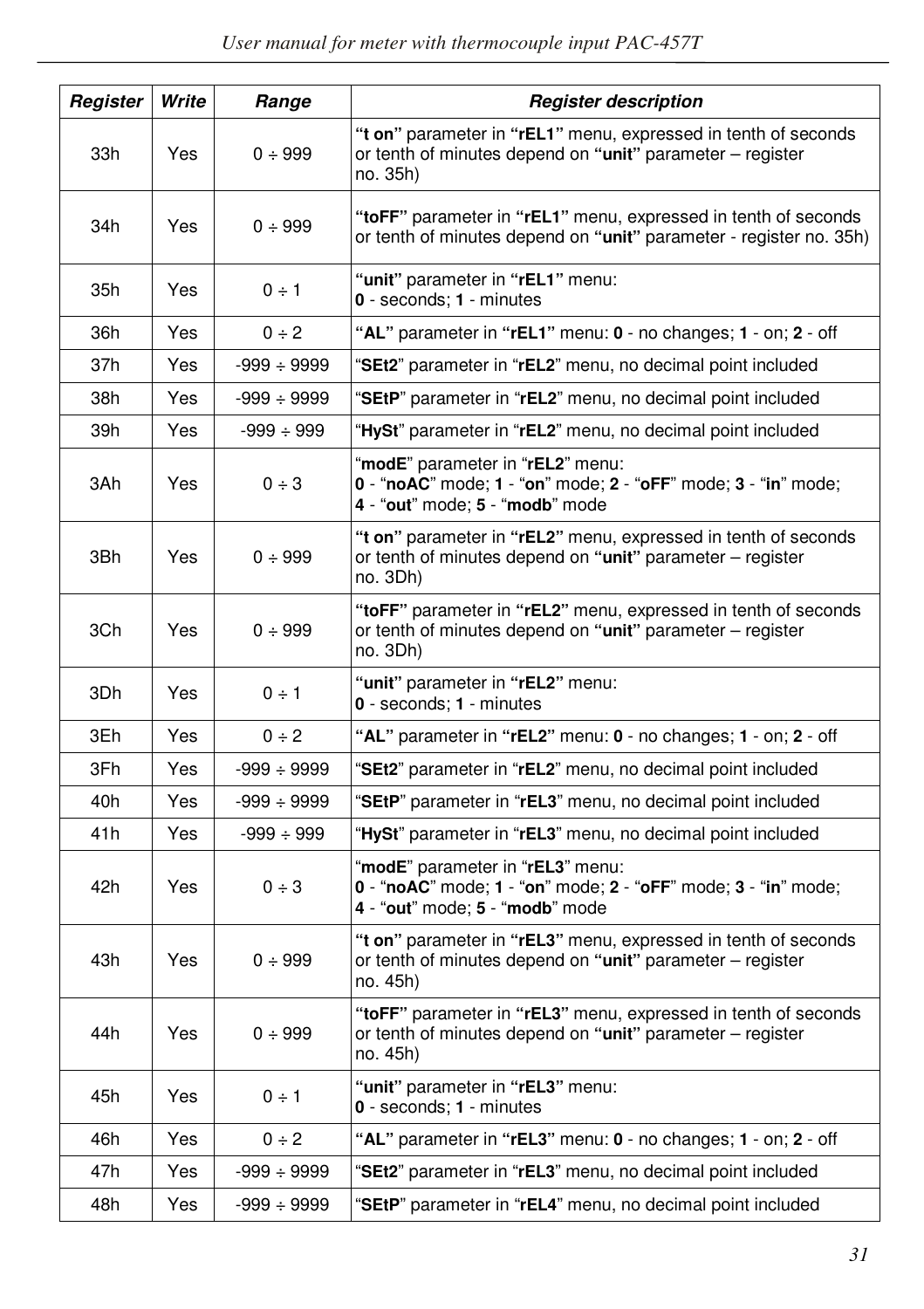| Register | Write | Range            | <b>Register description</b>                                                                                                             |
|----------|-------|------------------|-----------------------------------------------------------------------------------------------------------------------------------------|
| 49h      | Yes   | $-999 \div 999$  | "HySt" parameter in "rEL4" menu, no decimal point included                                                                              |
| 4Ah      | Yes   | $0 \div 3$       | "modE" parameter in "rEL4" menu:<br>0 - "noAC" mode; 1 - "on" mode; 2 - "oFF" mode; 3 - "in" mode;<br>4 - "out" mode: 5 - "modb" mode   |
| 4Bh      | Yes   | 0 ÷ 999          | "t on" parameter in "rEL4" menu, expressed in tenth of seconds<br>or tenth of minutes depend on "unit" parameter - register<br>no. 4Dh) |
| 4Ch      | Yes   | 0 ÷ 999          | "toFF" parameter in "rEL4" menu, expressed in tenth of seconds<br>or tenth of minutes depend on "unit" parameter - register<br>no. 4Dh) |
| 4Dh      | Yes   | $0 \div 1$       | "unit" parameter in "rEL4" menu:<br>$0 - seconds; 1 - minutes$                                                                          |
| 4Eh      | Yes   | $0 \div 2$       | "AL" parameter in " $rEL4$ " menu: $0$ - no changes; $1$ - on; $2$ - off                                                                |
| 4Fh      | Yes   | $-999 \div 9999$ | "SEt2" parameter in "rEL4" menu, no decimal point included                                                                              |
| 50h      | Yes   | $0 \div 1$       | "modE" parameter in "HOLd" menu (type of detected changes):<br>$0 - peaks$ : 1 - drops                                                  |
| 51h      | Yes   | 0 ÷ 9999         | "PEA" parameter in "HOLd" menu (minimum detectable change,<br>no decimal point included)                                                |
| 52h      | Yes   | $1 \div 199$     | "timE" parameter in "HOLd" menu, maximum peaks' (or drops')<br>display time expressed in seconds                                        |
| 53h      | Yes   | $0 \div 1$       | "HdiS" parameter in "HOLd" menu:<br>0 - "rEAL" mode ; 1 - "HOLd" mode                                                                   |
| 54h      | Yes   | $0 \div 1$       | "H r1" parameter in "HOLd" menu :<br>0 - "rEAL" mode ; 1 - "HOLd" mode                                                                  |
| 55h      | Yes   | $0 \div 1$       | "H r2" parameter in "HOLd" menu:<br>0 - "rEAL" mode ; 1 - "HOLd" mode                                                                   |
| 56h      | Yes   | $0 \div 1$       | "H r3" parameter in "HOLd" menu:<br>0 - "rEAL" mode ; 1 - "HOLd" mode                                                                   |
| 57h      | Yes   | $0 \div 1$       | "H r4" parameter in "HOLd" menu:<br>0 - "rEAL" mode ; 1 - "HOLd" mode                                                                   |

2 3

- after writing to register no 20h the device responds with an "old" address in the message.

 - after writing to register no 22h the device responds with the new baud rate. 4

 - the value of the "**mbAc**" parameter is also connected to write to this register, so it is possible to block a writes, but impossible to unblock writes via RS-485 interface, The unblocking of the writes is possible from menu level only.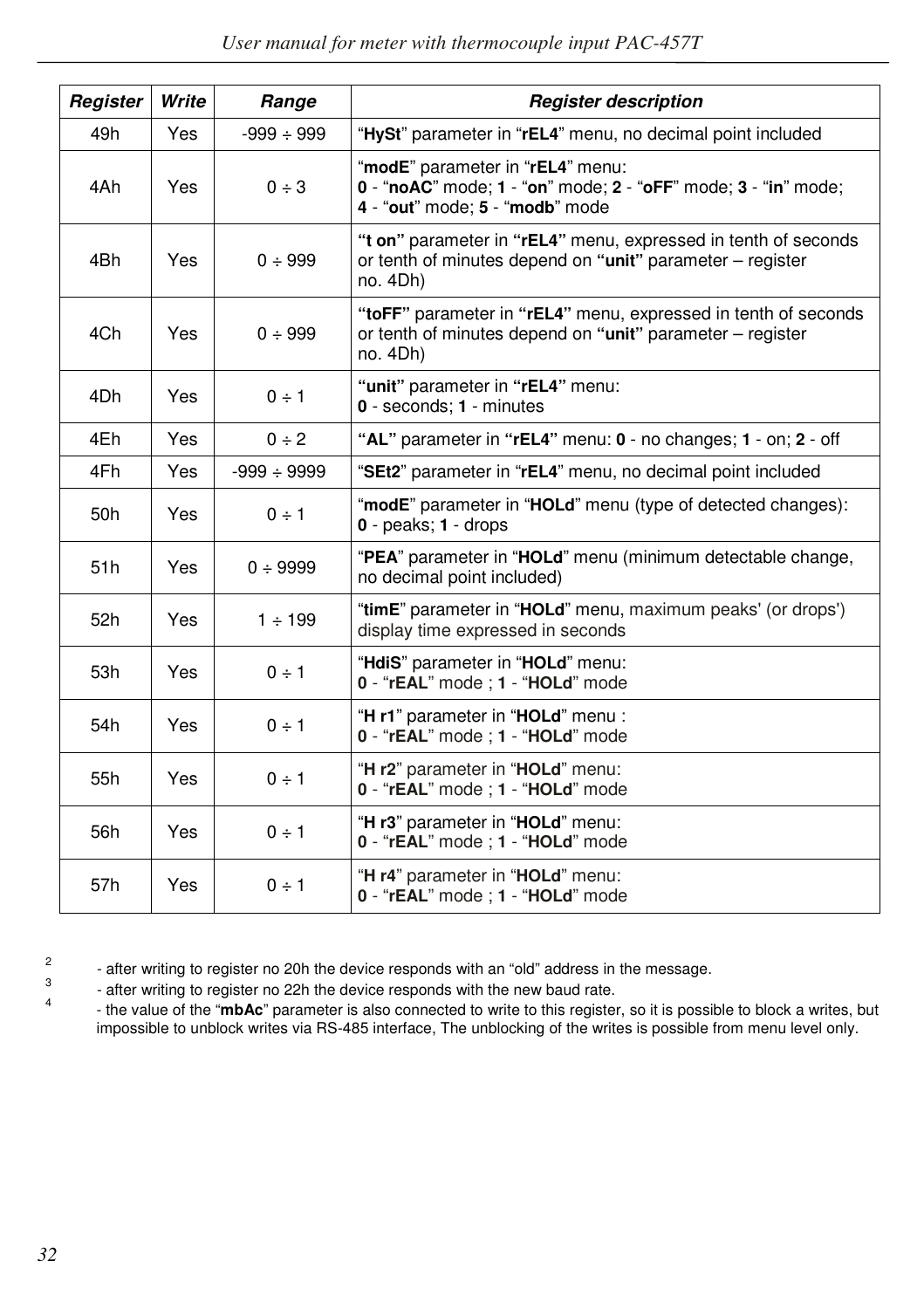## *8.2. TRANSMISSION ERRORS DESCRIPTION*

If an error occurs while write or read of single register, then the device sends an error code according to Modbus RTU specifications (example message no 1).

Error codes:

| 01 h | - illegal function (only functions 03h, 06h and 10h are available), |
|------|---------------------------------------------------------------------|
| 02h  | - illegal register address                                          |
| 03h  | - illegal data value                                                |
| 08h  | - no write permission (see: "mbAc" parameter)                       |
| A0h  | - exceed of upper border of input range                             |
| 60h  | - exceed of lower border of input range                             |
|      |                                                                     |

A0h and 60h codes can appear only during reg. 01h is reading by 03h function (read of a single register).

## *8.3. EXAMPLES OF QUERY/ANSWER FRAMES*

Examples apply for device with address 1. All values are represent hexadecimal.

**Field description: ADDR Device address on modbus network**<br> **FUNC Device** Function code **FUNC** Function code<br> **REG H.L** Starting addres Starting address (address of first register to read/write, Hi and Lo byte) **COUNT H,L** No. of registers to read/write (Hi and Lo byte) **BYTE C** Data byte count in answer frame **DATA H,L** Data byte (Hi and Lo byte)<br>**CRC L.H** CRC error check (Hi and L CRC error check (Hi and Lo byte)

#### **1. Read of the displayed value (measurement), PAC-457T device address = 01h:**

| <b>ADDR</b> | <b>FUNC</b> | REG H.L | COUNT H,L | CRC L.H |    |
|-------------|-------------|---------|-----------|---------|----|
| 01          | 03          | 00      | 00        | D5      | CA |

a) The answer (we assume that the measure result is not out of range):

|    | ADDR   FUNC | BYTE C | DATA H.L |    | CRC L.H |    |  |
|----|-------------|--------|----------|----|---------|----|--|
| 01 | 03          | 02     | 00       | ЕF | F8      | 04 |  |

DATA H,  $L$  - displayed value = 255, no decimal point. Decimal point position can be read from reg. 03h.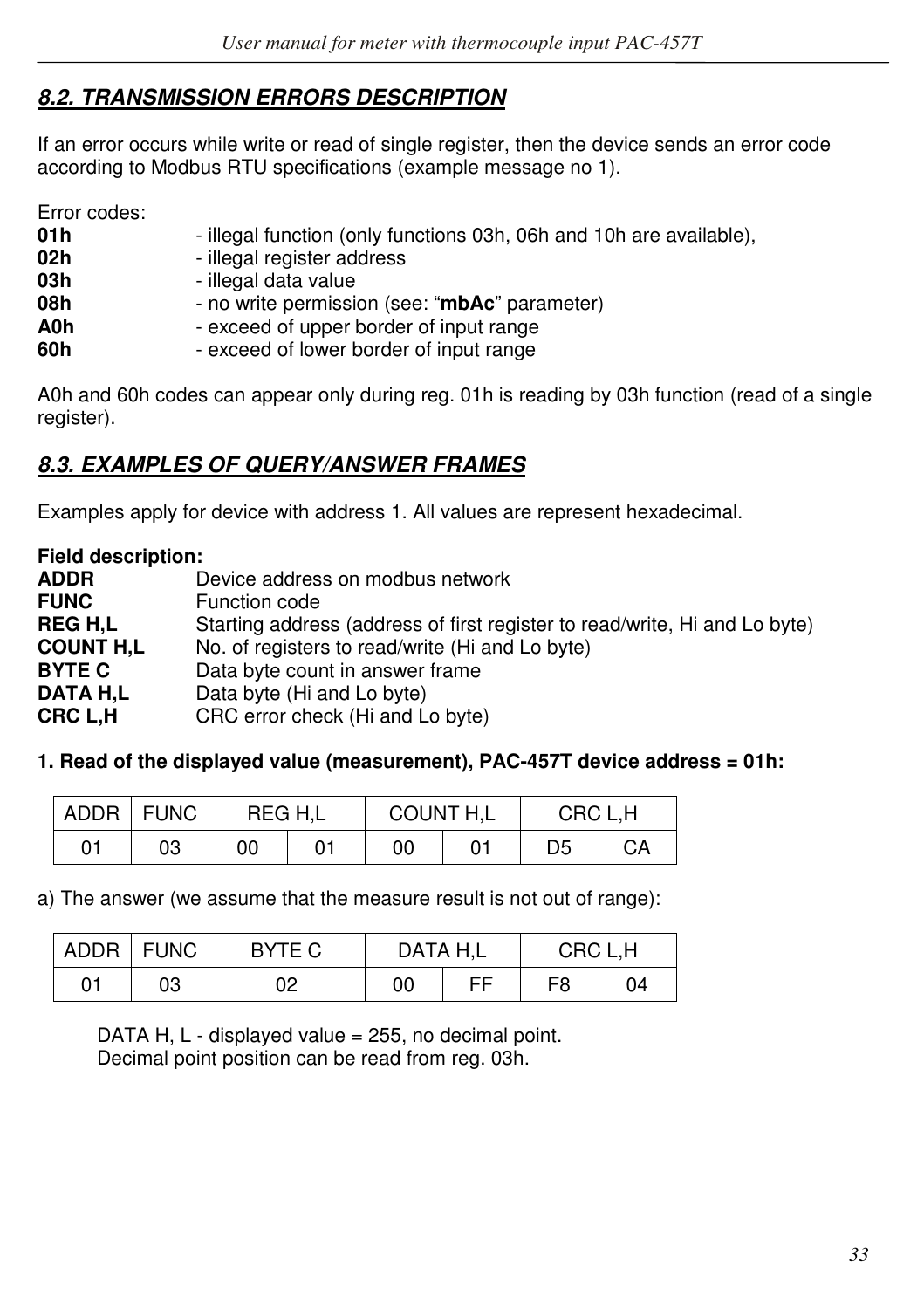The answer (if an error occur):

|    | ADDR   FUNC | <b>ERROR</b> | CRC L.H |    |
|----|-------------|--------------|---------|----|
| 01 | 83          | 60           | 41      | 18 |

ERROR - error code = 60h, bottom border of the measurement range is exceeded

## **2. Read of device ID code**

|    | ADDR   FUNC | REG H.L |    | COUNT H,L |  | CRC L.H |    |
|----|-------------|---------|----|-----------|--|---------|----|
| 01 | 03          | 00      | 21 | 00        |  | D4      | 00 |

The answer:

| <b>ADDR</b> |    | FUNC BYTE C | DATA H.L |    | CRC L.H |  |  |
|-------------|----|-------------|----------|----|---------|--|--|
| 01          | 03 | 02          | າາ       | ВA | 21      |  |  |

DATA - identification code (21BAh)

## **3. Change of the device address from 1 to 2 (write to reg. 20h)**

|    | ADDR   FUNC | REG H.L |    | DATA H.L |    | CRC L.H |    |
|----|-------------|---------|----|----------|----|---------|----|
| 01 | 06          | 00      | 20 | 00       | 02 | 09      | C1 |

DATA H - 0

DATA L - new device address (2)

The answer (the same as the message):

|    | ADDR FUNC | REG H.L |    | DATA H.L |    | CRC L.H |    |
|----|-----------|---------|----|----------|----|---------|----|
| 01 | 06        | 00      | 20 | 00       | 02 | 09      | С1 |

### **4. Change of baud rate of all devices connected to the net (BROADCAST message).**

|    | ADDR   FUNC | REG H.L |    | COUNT H,L |    | CRC L.H |    |
|----|-------------|---------|----|-----------|----|---------|----|
| 00 | 06          | 00      | າາ | 00        | 04 | 29      | D2 |

DATA H - 0

DATA L - 4, new baud rate 19200 baud



Device do not reply to BROADCAST-type messages.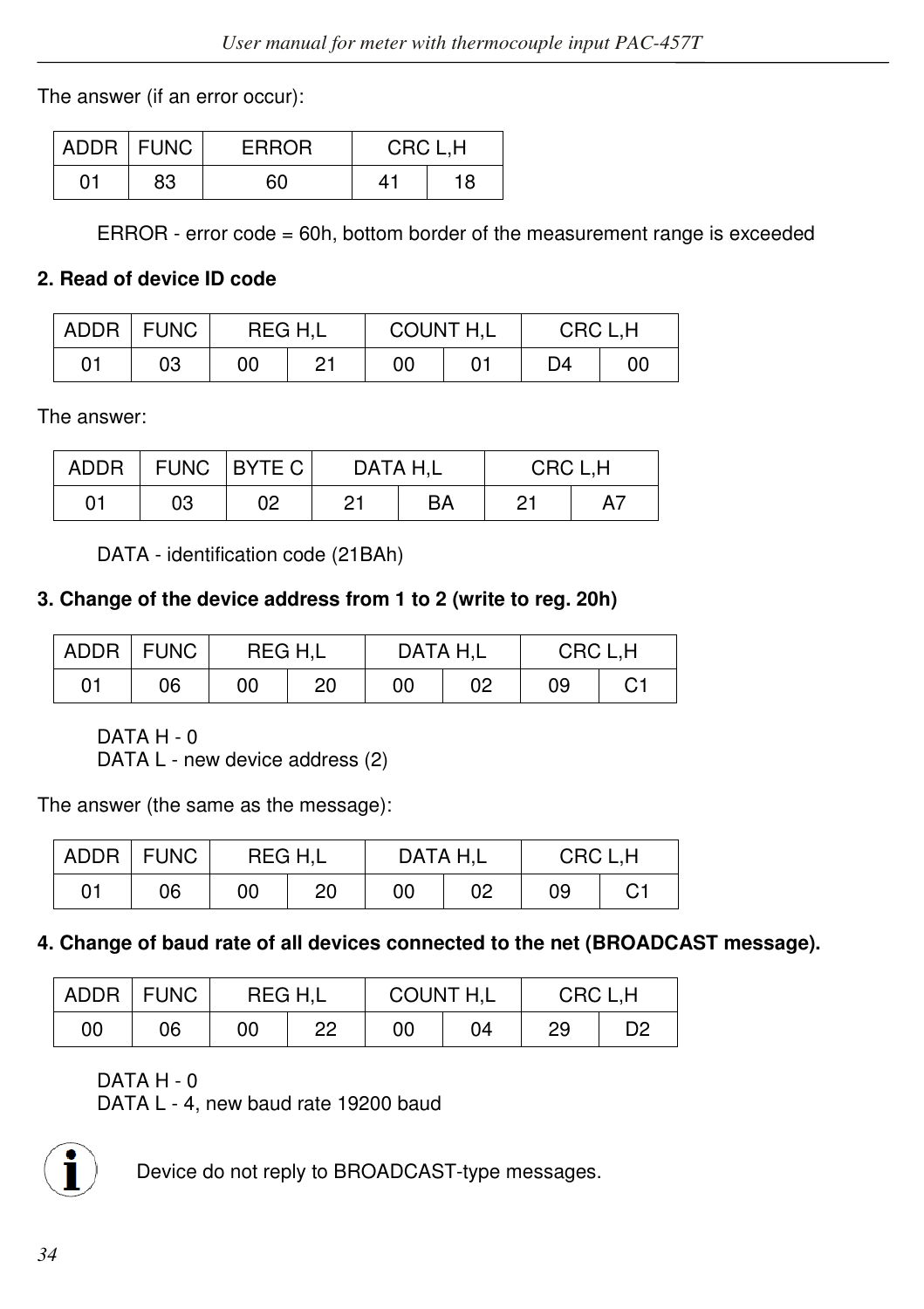#### **5. Read of the registers 1, 2 and 3 in one message (example of reading a number of registries in one frame):**

|    | ADDR   FUNC | REG H.L |  | COUNT H.L |    | CRC L.H |    |
|----|-------------|---------|--|-----------|----|---------|----|
| 01 | 03          | 00      |  | 00        | 03 | 54      | 0Β |

COUNT L - the count of being read registers (max.16)

The answer:

|  | ADDR   FUNC   BYTE C   DATA H1,L1   DATA H2,L2   DATA H3,L3   CRC L,H |                 |      |    |                 |    |             |       |  |
|--|-----------------------------------------------------------------------|-----------------|------|----|-----------------|----|-------------|-------|--|
|  | 06                                                                    | 00 <sub>o</sub> | 0A l | 00 | 00 <sub>1</sub> | 00 | $\sqrt{01}$ | 78 B4 |  |

DATA H1, L1 - reg. 01h (10 - displayed value "1.0"), DATA H2, L2 - reg. 02h (0 - no errors), DATA H3, L3 - reg. 03h (1 - decimal point position " 0.0").



**There is no full implementation of the Modbus Protocol in the device. The functions presented above are available only.**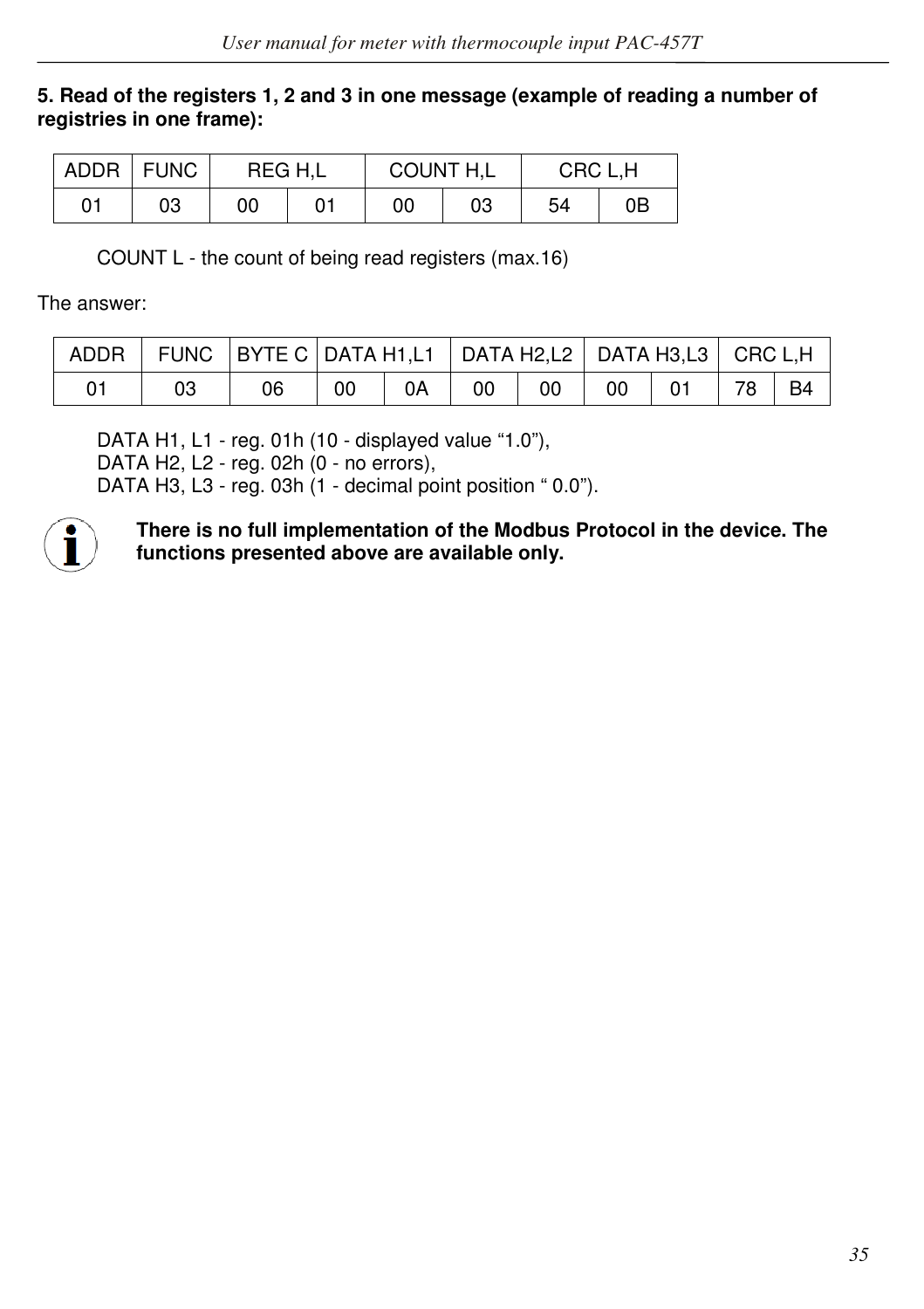# *9. DEFAULT AND USER'S SETTINGS LIST*

| Parameter        | <b>Description</b>                             | Default value | User's value | Desc.<br>page |
|------------------|------------------------------------------------|---------------|--------------|---------------|
|                  | Parameters of relay R1 operation ("rEL1" menu) |               |              |               |
| <b>SEtP</b>      | Relay R1 threshold                             | 20.0          |              | 21            |
| SEt2             | Relay R1 second threshold                      | 30.0          |              | 21            |
| <b>HYSt</b>      | Hysteresis of relay R1                         | 0.0           |              | 21            |
| modE             | Operation mode of relay R1                     | in            |              | 21            |
| t on             | Turn on delay of relay R1                      | 0.0           |              | 22            |
| toFF             | Turn off delay of relay R1                     | 0.0           |              | 22            |
| unit             | Unit of "t on", "toFF" parameters of relay R1  | SEC           |              | 22            |
| AL               | Reaction for critical situation of relay R1    | oFF           |              | 22            |
|                  | Parameters of LED R2 operation ("rEL2" menu)   |               |              |               |
| SEtP             | LED R2 threshold                               | 40.0          |              | 21            |
| SE <sub>t2</sub> | LED R2 second threshold                        | 50.0          |              | 21            |
| <b>HYSt</b>      | Hysteresis of LED R2                           | 0.0           |              | 21            |
| modE             | Operation mode of LED R2                       | in            |              | 21            |
| t on             | Turn on delay of LED R2                        | 0.0           |              | 22            |
| toFF             | Turn off delay of LED R2                       | 0.0           |              | 22            |
| unit             | Unit of "t on", "toFF" parameters of LED R2    | SEC           |              | 22            |
| AL               | Reaction for critical situation of LED R2      | oFF           |              | 22            |
|                  | Parameters of LED R3 operation ("rEL3" menu)   |               |              |               |
| SEtP             | LED R3 threshold                               | 60.0          |              | 21            |
| SE <sub>t2</sub> | LED R3 second threshold                        | 70.0          |              | 21            |
| <b>HYSt</b>      | Hysteresis of LED R3                           | 0.0           |              | 21            |
| modE             | Operation mode of LED R3                       | in            |              | 21            |
| t on             | Turn on delay of LED R3                        | 0.0           |              | 22            |
| toFF             | Turn off delay of LED R3                       | 0.0           |              | 22            |
| unit             | Unit of "t on", "toFF" parameters of LED R3    | SEC           |              | 22            |
| AL               | Reaction for critical situation of LED R3      | oFF           |              | 22            |
|                  | Parameters of LED R4 operation ("rEL4" menu)   |               |              |               |
| <b>SEtP</b>      | LED R4 threshold                               | 80.0          |              | 21            |
| SEt2             | LED R4 second threshold                        | 90.0          |              | 21            |
| <b>HYSt</b>      | Hysteresis of LED R4                           | 0.0           |              | 21            |
| modE             | Operation mode of LED R4                       | in            |              | 21            |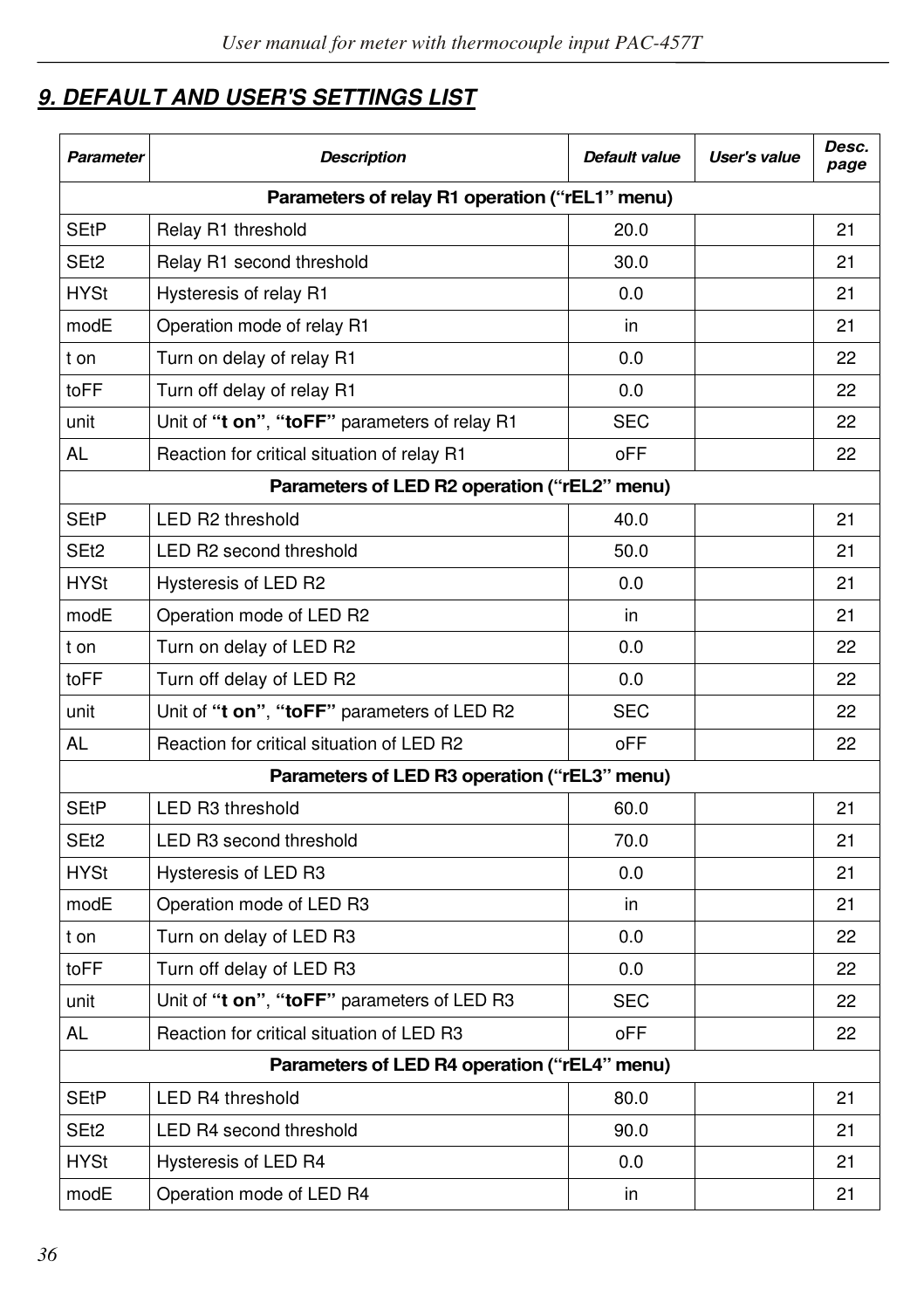| <b>Parameter</b>                                                 | <b>Description</b>                                                                    | Default value    | User's value | Desc.<br>page |  |  |  |
|------------------------------------------------------------------|---------------------------------------------------------------------------------------|------------------|--------------|---------------|--|--|--|
| t on                                                             | Turn on delay of LED R4                                                               | 0.0              |              | 22            |  |  |  |
| toFF                                                             | Turn off delay of LED R4                                                              | 0.0              |              | 22            |  |  |  |
| unit                                                             | Unit of "t on", "toFF" parameters of LED R4                                           | <b>SEC</b>       |              | 22            |  |  |  |
| AL                                                               | Reaction for critical situation of LED R4                                             | oFF              |              | 22            |  |  |  |
| Activation of acoustic signal (menu "bEEP")                      |                                                                                       |                  |              |               |  |  |  |
| AL                                                               | Activation of acoustic signal by critical situation                                   | oFF              |              | 23            |  |  |  |
| r1                                                               | Activation of acoustic signal by relay R1                                             | oFF              |              | 23            |  |  |  |
| r2                                                               | Activation of acoustic signal by LED R2                                               | oFF              |              | 23            |  |  |  |
| r3                                                               | Activation of acoustic signal by LED R3                                               | oFF              |              | 23            |  |  |  |
| r4                                                               | Activation of acoustic signal by LED R4                                               | oFF              |              | 23            |  |  |  |
| Configuration of measurement input ("inPt" menu)                 |                                                                                       |                  |              |               |  |  |  |
| tYPE                                                             | Input type                                                                            | tc K"            |              | 23            |  |  |  |
| FiLt                                                             | Filtering ratio                                                                       | $\Omega$         |              | 23            |  |  |  |
| toFS                                                             | Shifting of measurement scale                                                         | 0.0              |              | 23            |  |  |  |
| <b>Display parameters</b>                                        |                                                                                       |                  |              |               |  |  |  |
| bri                                                              | Display brightness                                                                    | bri <sub>6</sub> |              | 24            |  |  |  |
| Configuration of peaks detection function ("HOLd" menu)          |                                                                                       |                  |              |               |  |  |  |
| modE                                                             | Kind of detected changes                                                              | norm             |              | 24            |  |  |  |
| <b>PEA</b>                                                       | Minimum detected change                                                               | 0.0              |              | 24            |  |  |  |
| timE                                                             | Maximum time of peak displaying                                                       | 0.0              |              | 24            |  |  |  |
| <b>HdiS</b>                                                      | The type of displayed value                                                           | <b>HOLd</b>      |              | 24            |  |  |  |
| H r1                                                             | Source of relay R1, and LED R1 control                                                | rEAL             |              | 24            |  |  |  |
| Hr2                                                              | Source of relay R2, and LED R2 control                                                | rEAL             |              | 24            |  |  |  |
| H r3                                                             | Source of relay R3, and LED R3 control                                                | rEAL             |              | 24            |  |  |  |
| Hr4                                                              | Source of relay R4, and LED R4 control                                                | rEAL             |              | 24            |  |  |  |
| Settings of access to the configuration parameters ("SECu" menu) |                                                                                       |                  |              |               |  |  |  |
| A r1                                                             | Permission to changes of relay R1 threshold<br>without of the user password knowledge | on               |              | 25            |  |  |  |
| Ar <sub>2</sub>                                                  | Permission to changes of LED R2 threshold without<br>of the user password knowledge   | on               |              | 25            |  |  |  |
| A r3                                                             | Permission to changes of LED R3 threshold without<br>of the user password knowledge   | on               |              | 25            |  |  |  |
| A r4                                                             | Permission to changes of LED R4 threshold without<br>of the user password knowledge   | on               |              | 25            |  |  |  |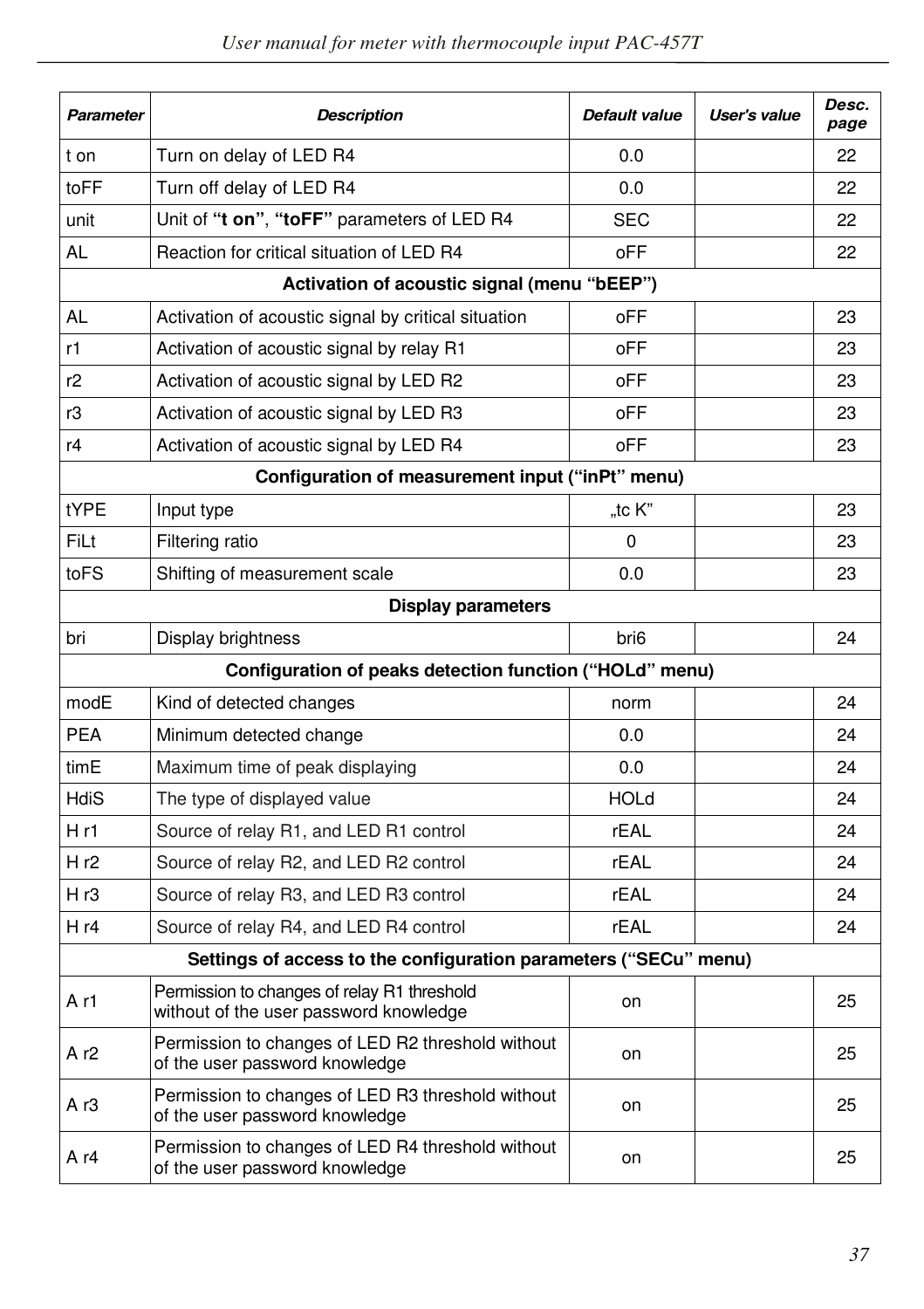| Parameter                                     | <b>Description</b>                               | Default value | User's value | Desc.<br>page |  |  |
|-----------------------------------------------|--------------------------------------------------|---------------|--------------|---------------|--|--|
| RS-485 interface configuration (menu "rS")    |                                                  |               |              |               |  |  |
| Addr                                          | Device address                                   | 0             |              | 25            |  |  |
| bAud                                          | Baud rate                                        | 9.6           |              | 25            |  |  |
| mbAc                                          | Permission to changes of configuration registers | on.           |              | 25            |  |  |
| mbtO                                          | Maximum delay between received messages          | 0             |              | 25            |  |  |
| rESP                                          | Additional delay of answer transmission          | Std           |              | 25            |  |  |
| Configuration of numerical parameters edition |                                                  |               |              |               |  |  |
| Edit                                          | Numerical parameters edit mode                   | dig           |              | 26            |  |  |